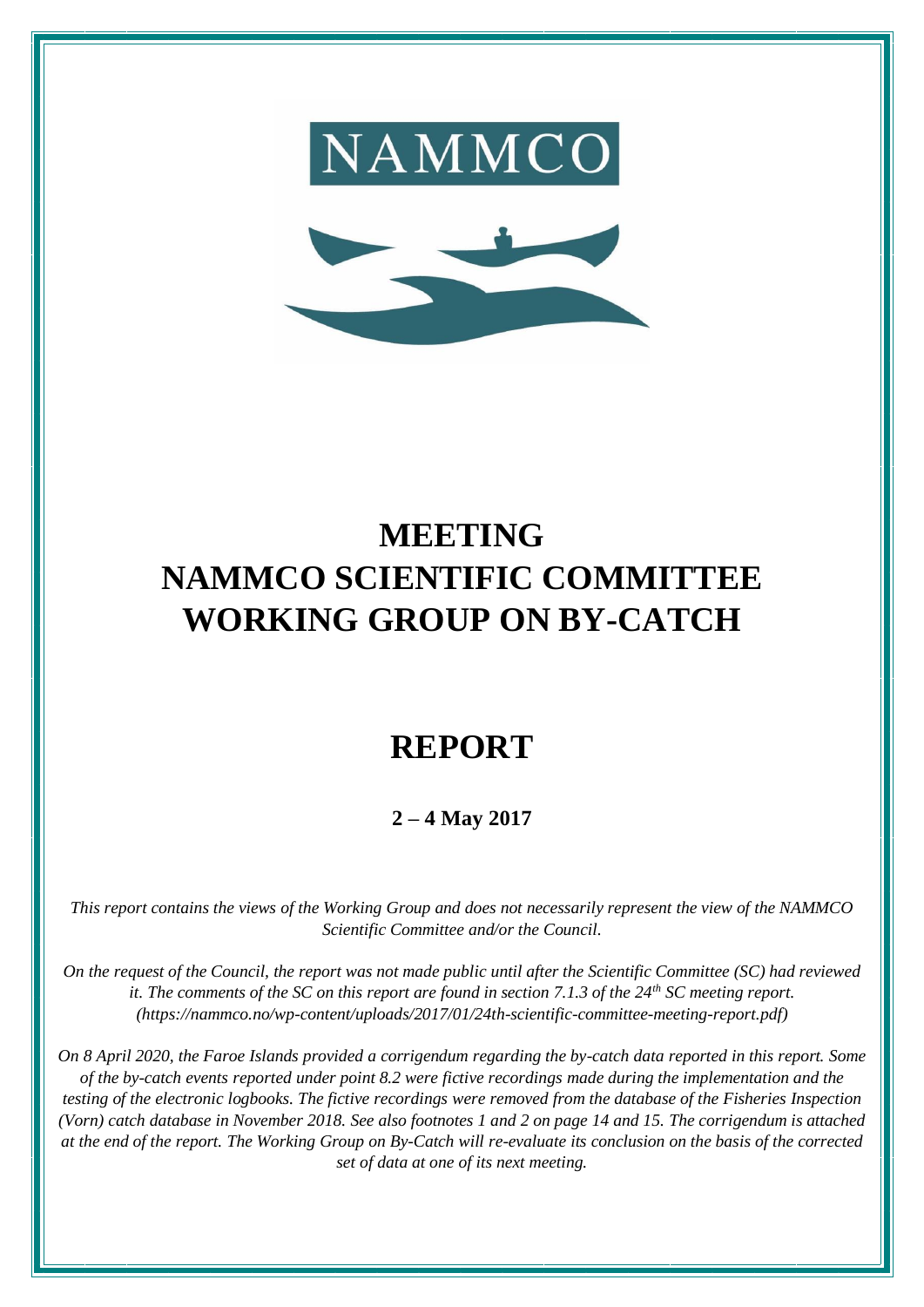© North Atlantic Marine Mammal Commission

# **NAMMCO**

*Postbox 6453, Sykehusveien 21-23, N-9294 Tromsø, Norway, +47 77687371, [nammco-sec@nammco.no,](mailto:nammco-sec@nammco.no) [www.nammco.no,](http://www.nammco.no/) [www.facebook.com/nammco.no/](http://www.facebook.com/nammco.no/)*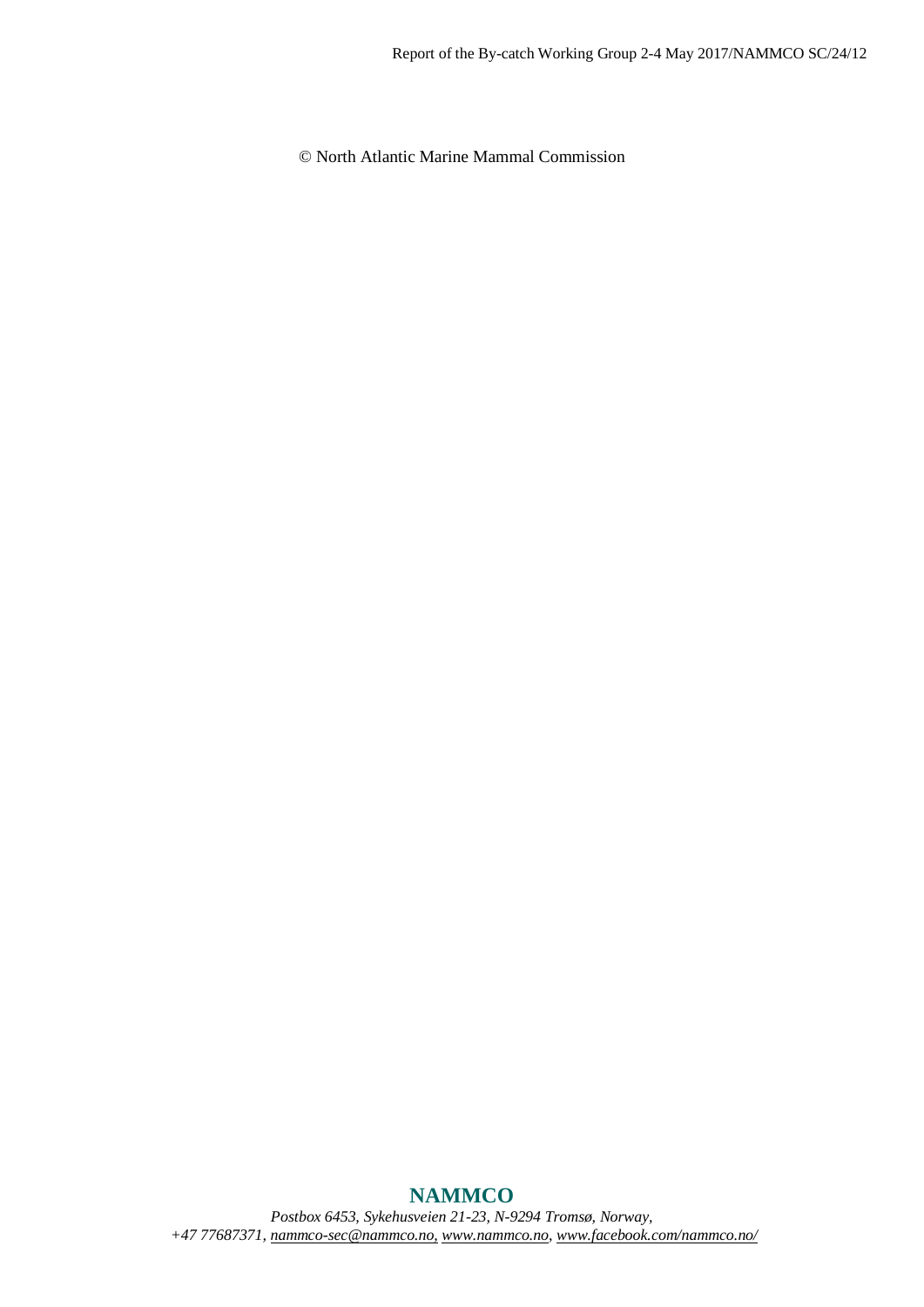Please cite this report as: NAMMCO-North Atlantic Marine Mammal Commission (2017) Report of the NAMMCO Scientific Working Group on By-catch *(unpublished)* Available at

https://nammco.no/topics/sc-working-group-reports/

# **NAMMCO**

*Postbox 6453, Sykehusveien 21-23, N-9294 Tromsø, Norway, +47 77687371, [nammco-sec@nammco.no,](mailto:nammco-sec@nammco.no) [www.nammco.no,](http://www.nammco.no/) [www.facebook.com/nammco.no/](http://www.facebook.com/nammco.no/)*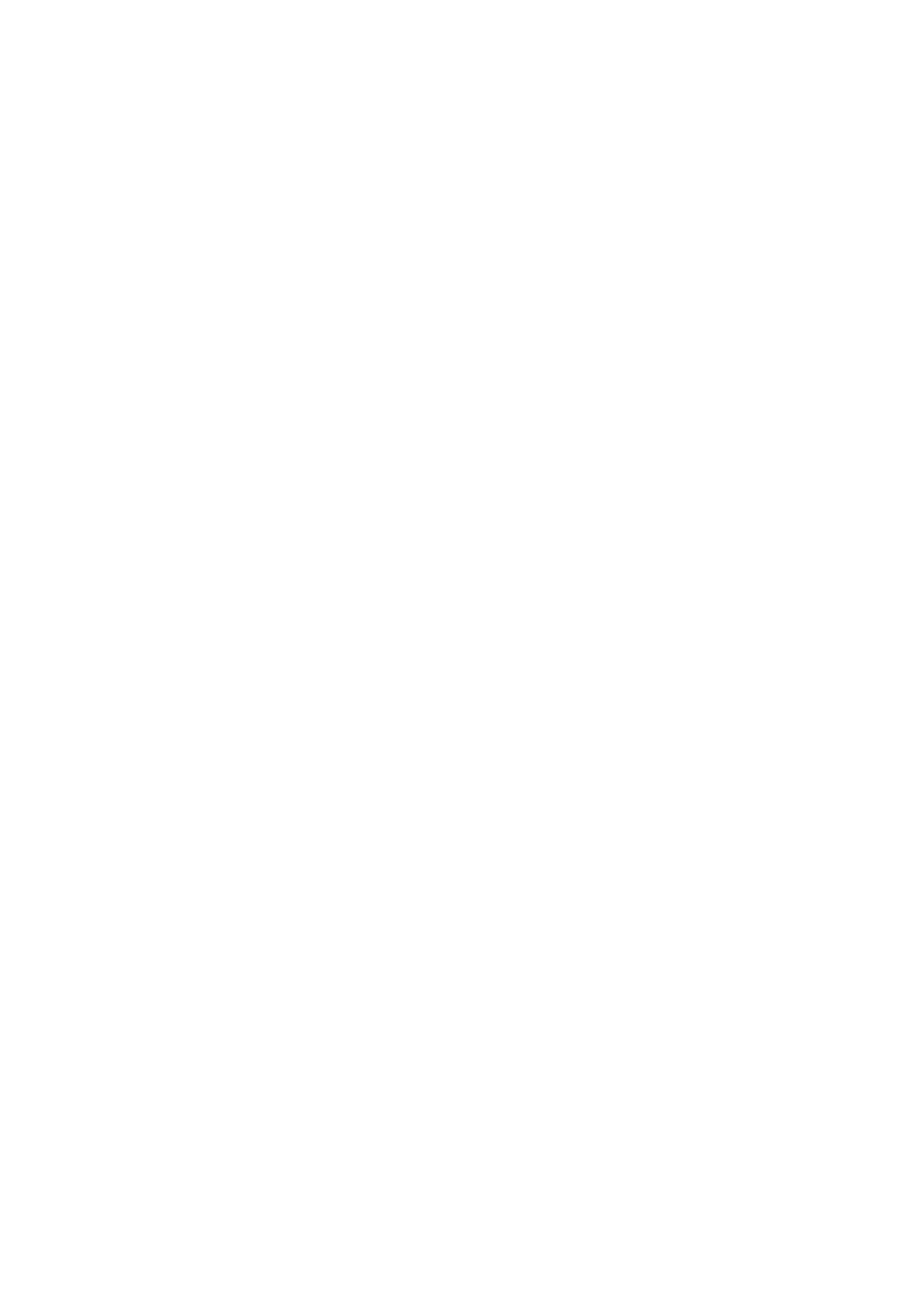# **NAMMCO SCIENTIFIC COMMITTEE WORKING GROUP ON BY-CATCH 2 – 4 May 2017, Copenhagen, Denmark Report**

#### **EXECUTIVE SUMMARY**

The By-Catch Working Group (BYCWG) met from 2-4 May 2017 in Copenhagen, Denmark, under the chairmanship of Kimberly Murray. The Terms of Reference for the meeting were:

- 1. *Review the Norwegian harbour and grey seals and harbour porpoise by-catch data and estimates;*
- 2. *Review the Icelandic lumpfish and cod gillnet fishery by-catch data and estimates;*
- 3. *Review the situation in the Faroese mid-water trawling - precise fleet description, by-catch risk and reporting; methods for improving the situation;*
- 4. *Review the information from Greenland on reporting of by-catch for the different species.*

The BYCWG also discussed that the goals of the meeting were not to assess the sustainability of the estimates as the sustainability is reviewed by the species-specific working groups that are doing the population assessments. The BYCWG should provide advice on whether the by-catch estimates are reliable and complete enough to be used in these population assessments.

#### **Norway**

The BYCWG reviewed the by-catch situation with humpback and killer whales in herring purse seine fishery, and updated harbour porpoise and harbour and grey seal estimates from the gillnet fisheries.

#### **Humpback and Killer Whales**

In recent years, as herring have entered fjords in high densities and both fishermen and whales are following the herring, incidences of humpback and killer whales caught in herring purse seine fisheries have increased. The Fisheries Directorate is working to reduce the risk of these incidents with a recommendation to limit the size of vessels allowed to fish inside the fjords, and recommendations for handling these incidents, including training fishermen, inspectors, and the Coast Guard for disentanglement and release of whales from the seine. The WG encouraged Norway to continue these efforts and also **recommended** investigating technical solutions to avoid the situation, such as night vision equipment to detect whales inside the seine, etc.

#### **Harbour Porpoise**

The WG reviewed the various methods of by-catch estimation of harbour porpoises in Norway. The WG **recommended** that the ratio estimates as presented in SC/24/BYC/Info07 be preferred over the model-based approaches; however, the group advises that the ratio estimates need to be revised before they can be endorsed by the By-catch Working group. The group suggests revisions per the Technical Comments listed in Appendix 1, and that these be addressed and endorsed prior to the Harbour Porpoise Working Group Assessment in late 2018.

#### **Grey and Harbour Seals**

The WG reviewed the various methods of by-catch estimation of grey and harbour seals in Norway. The WG recommended that the ratio estimates as presented in SC/24/BYC/Info07 be preferred over the model-based approaches; however, the group advises that the ratio estimates need to be revised before they can be endorsed by the By-catch Working group. The group recommended the revisions per the Technical Comments listed in Appendix 1, and that these be addressed and endorsed prior to the Coastal Seals Working Group Assessment in 2019.

The WG recommends that in the mark-recapture estimation approach, analysts consider the implications of different age structures between the tagged, harvested sample and the by-catch sample.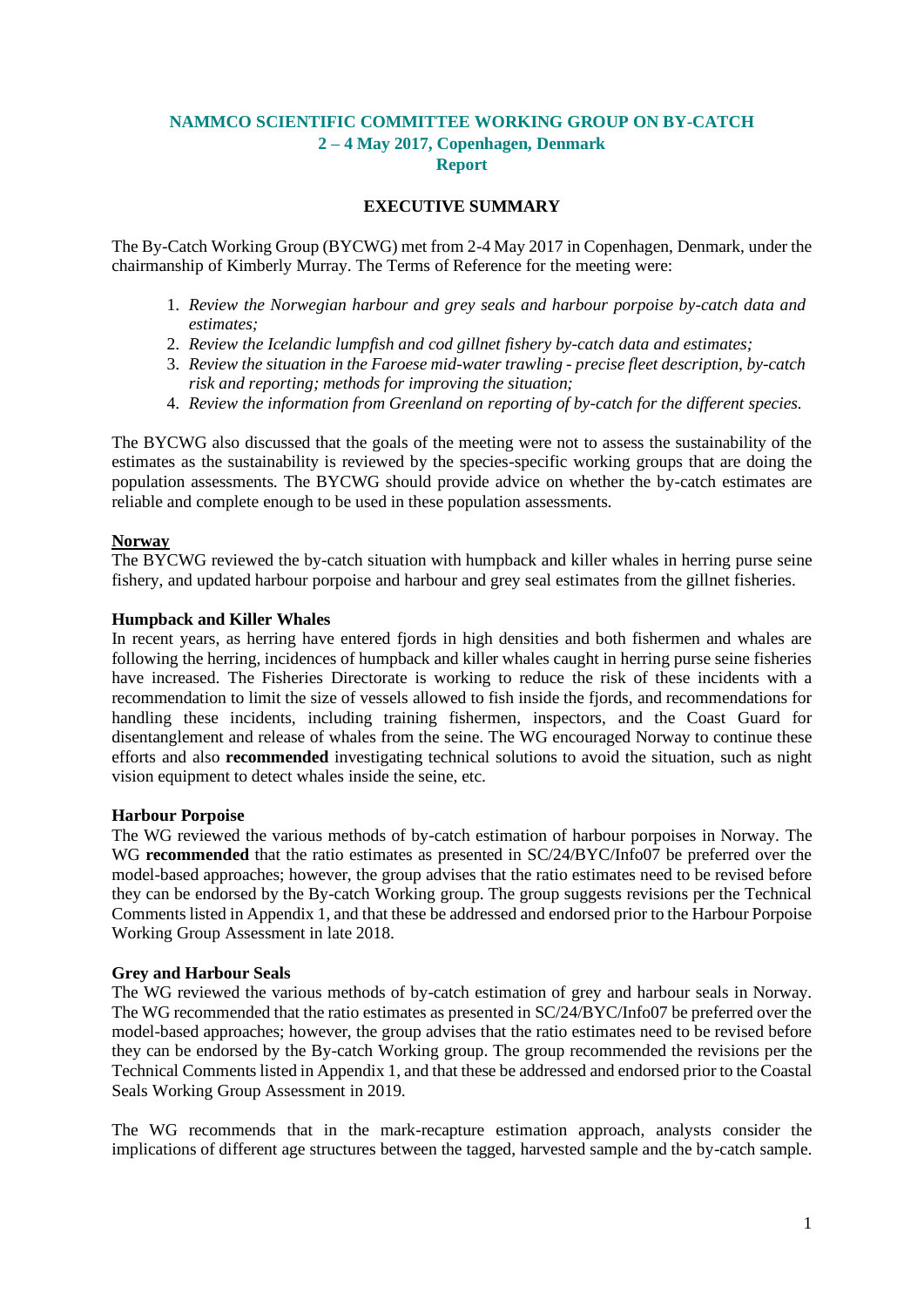#### **Other gillnet fisheries**

The WG noted that in Norway the small mesh fisheries for mackerel and herring are not monitored, although small mesh is not known to catch harbour porpoises in Norway. This is also a quite small fishery. The gillnet lumpfish fishery has a high by-catch rate, but it is a small seasonal fishery. There is also a recreational fishery that uses gillnets.

#### **Iceland**

By-catch of marine mammals, seabirds and elasmobranchs in Icelandic waters has not been systematically investigated until very recently. Based on a study by Pálsson et al. 2015 and literature from other regions, most of the marine mammal by-catch is expected to come from the gill net fisheries for cod and lumpfish close to the coast, while it is possible that a smaller number of marine mammals are caught in the pelagic trawls and purse seines targeting capelin, mackerel, herring and blue whiting.

Most of the monitoring occurs in gillnet gear, where most of the by-catch is assumed. Less information is available from pelagic fishing gears. Fisheries observers cover all gear types (~1% coverage in all fisheries) but the sampling is not focused on documenting marine mammal by-catch. A new electronic logbook system was implemented in 2010, and since then logbook records of by-catch have diminished for unknown reasons. By-catch is not being reported on the e-logbooks, even though it is required for all vessels where possible. It has been shown that in some cases in the lumpfish fishery, the by-catch of marine mammals was an order of magnitude (5x) higher when an observer was present compared to what was reflected in the logbook records, so logbook records are clearly not a reliable source of data.

#### **Data and Analysis**

The two main sources of data used in this summary were records of by-catch from observers from the Directorate of Fisheries on-board commercial fishing vessels targeting lumpfish, and records from researchers from the Marine and Freshwater Research Institute (MFRI) during an annual research cod gill net survey. By-catch was estimated in the two gillnet fisheries (cod and lumpfish), by raising observed by-catch with total fleet effort. An alternative raising approach, using a two phase gammahurdle model, was also explored for the lumpfish fishery in 2016.

#### **Recommendations**

The BYCWG provided recommendations on the analysis of by-catch estimates (see item 7.3 in the main report) and recommended that these be addressed before the estimates are used by the Harbour Porpoise Working Group and Coastal Seals Working Group.

#### **Faroe Islands**

A description of fisheries in Faroese waters, fisheries regulations, the logbook system, fleet composition and fishing effort by fleet categories was provided to the WG.

There is little independent observation of fishing activities and no dedicated marine mammal observer scheme in the Faroes. The reliability of the by-catch reporting has not been assessed, but as elsewhere there is very little reported by-catch in logbooks.

The WG noted that reliable by-catch rates are missing for all fisheries. However, there is a spatial and temporal overlap of several marine mammal species (mainly cetaceans) and fishing operations with gears which have a high by-catch risk in other countries, as well as anecdotal evidence of by-catch in the Faroe Islands. This strongly suggests that the low reporting of by-catch in electronic logbooks may not reflect actual levels of by-catch. A responsible precautionary approach requires initiating a proper assessment of the by-catch risk in the various fisheries, beginning with those of higher concerns.

The WG provided recommendations for by-catch monitoring and observation (see discussion items 8.1 and 8.2 in main report).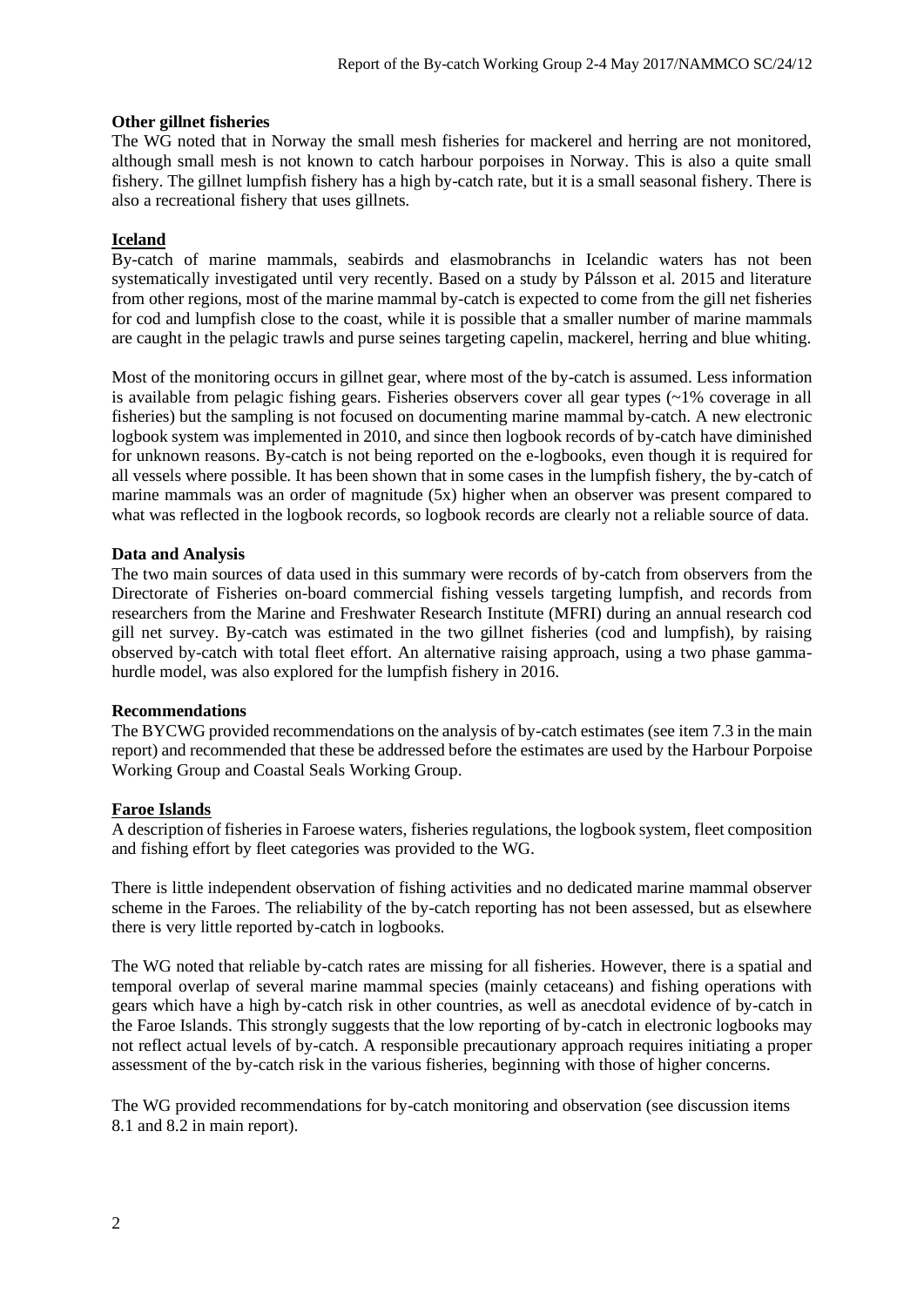#### **Greenland**

The WG reviewed information on the existing knowledge about marine mammal by-catch in Greenland and gave the following recommendations:

- 1. The WG suggested that for marine mammal species without regulatory measures (e.g. nonquota small cetaceans such as harbour porpoise, dolphins, pilot and killer whales) and some seals, a reporting system similar to that mandated by the species-specific executive orders (i.e., for large whales, beluga, narwhal and some seals) would be helpful.
- 2. The WG recommends that Greenland include in the online reporting system for the hunters some kind of automatic validation, e.g. a pop-up window requesting information on the bycatch and the fishery in which it occurs.
- 3. The marine mammal by-catch reports made in fishery logbooks previous to 2016 have become available in the electronic fisheries database maintained by the Greenlandic Fishery License Control Authority in the Ministry of Fisheries and Hunting. The WG recommends that an overview of this information be made available to WG for review.
- 4. The WG recommends that Greenland perform as soon as feasible the validation of by-catch reporting data from the licensed hunters' online system against those from the buyers to understand levels of by-catch on a routine basis. This will help evaluate the new reporting system and will give an indication of the reliability of the overall reporting system.
- 5. The WG recommends that data collected by fisheries inspectors be summarized and made available. As the reporting of marine mammal by-catch is included in the protocols of fisheries inspectors, a report of the characteristics of any marine mammal by-catch events, in addition to information on the total fisheries effort, the number of trips observed, and the specific focus of the observation/inspection (fully monitored over the whole trip or just boarded to check gear type) would be helpful.

The WG also provided recommendations for improving the information in the background document SC/24/BYC/14 (see item 9.2 in the main report) and discussed mitigation measures in Greenland (item 10).

# **General Business**

The WG recognizes that while it has recommended that marine mammal by-catch reporting is made mandatory in commercial logbook systems for vessels of all sizes, this information is not reliable without validation, which is difficult. While logbook reporting can be useful for qualitative indicators, the most reliable means to obtain information on by-catch is via dedicated monitoring by fisheries observers or electronic monitoring.

The WG briefly discussed interactions between aquaculture and seals, and encouraged the work of the Norwegian Fisheries Directorate to obtain improved data on the numbers of seals shot at fish farms. The WG also suggested that Norway should look at the numbers of fish mortalities at the fish farms that have been attributed to seals.

The WG also discussed electronic monitoring of by-catch, including a presentation on a system developed in Denmark which could provide a cheaper alternative to observers onboard vessels.

#### **Next Meeting**

At the next BYCWG meeting, all countries should:

• Provide information on all fisheries and gear types operating in the country, with levels of effort in each, and whether they are monitored for marine mammal by-catch. NAMMCO will provide a table of requested fields for countries to populate.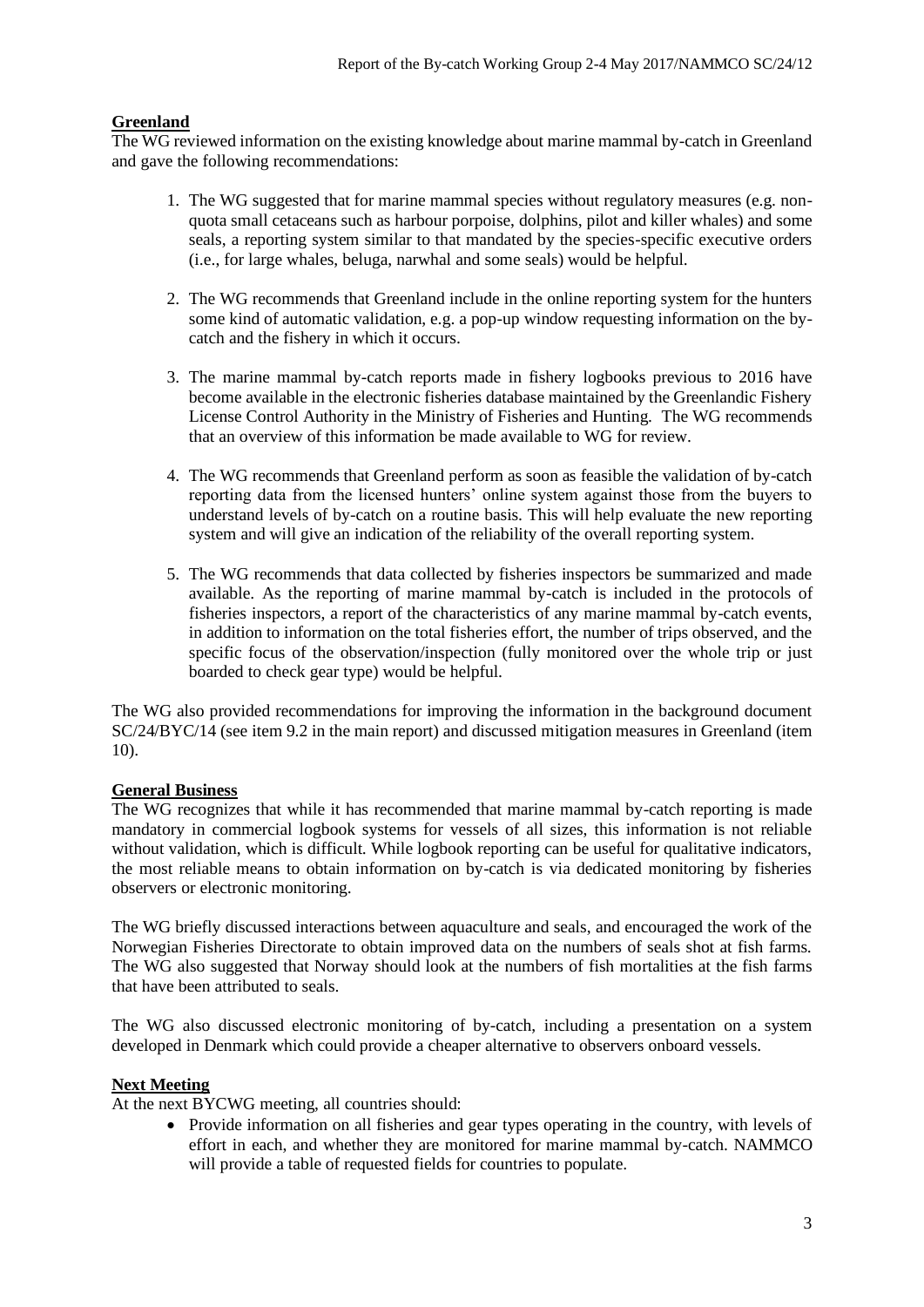- Provide any information on observed trips, following a format provided by NAMMCO as above.
- Providing any new by-catch estimate(s) for review.

Each country should also report on progress with the recommendations made at this meeting.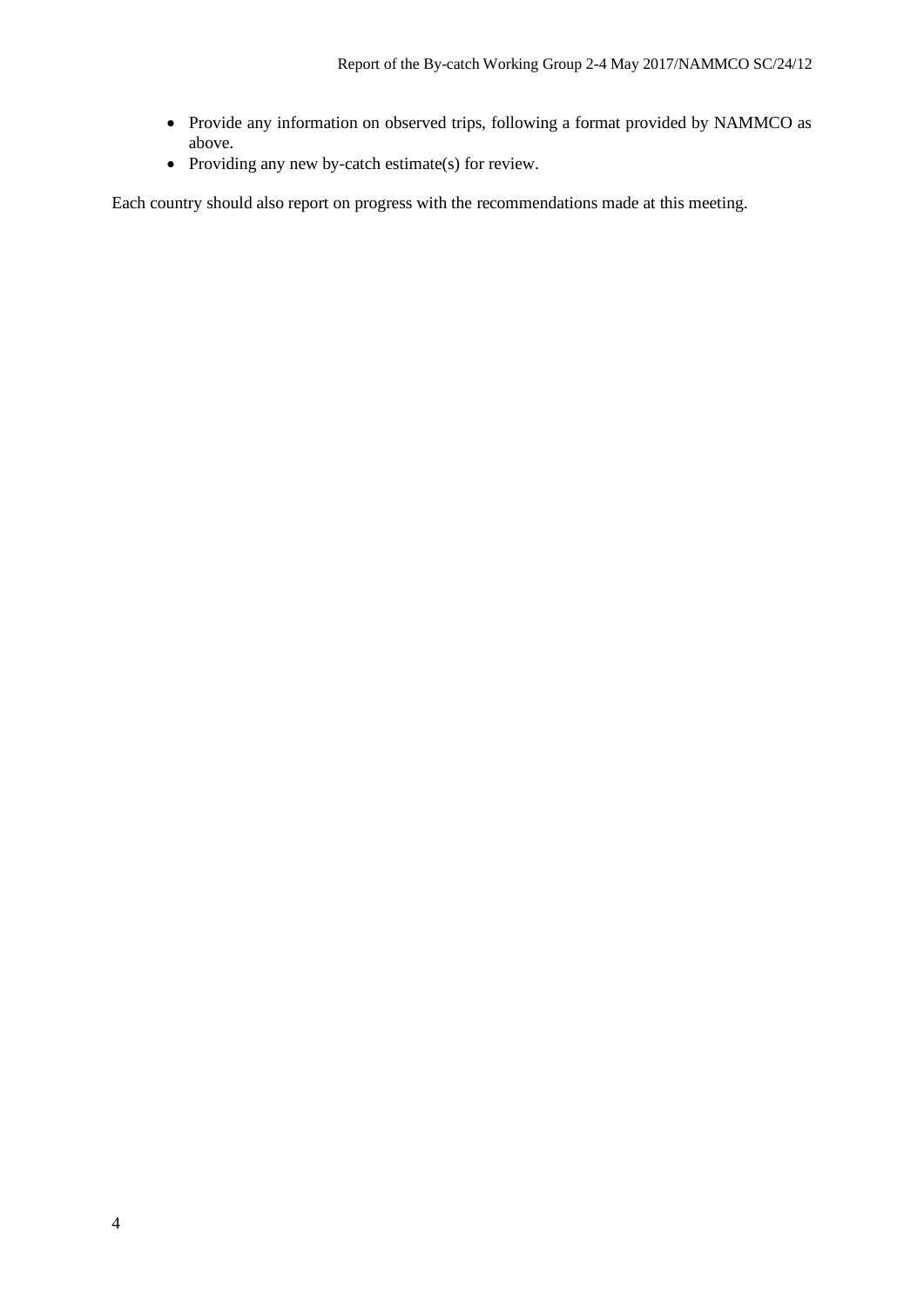# **MAIN REPORT**

### **1. CHAIRMANS WELCOME AND OPENING REMARKS**

Kimberly Murray, the chair of the meeting, welcomed the participants (Appendix 3). The participants introduced themselves and gave a brief background on their experience with by-catch issues.

#### **2. TERMS OF REFERENCE**

Murray reviewed the terms of reference for this meeting, which were:

- 1. *Review the Norwegian harbour and grey seals and harbour porpoise by-catch data and estimates;*
- 2. *Review the Icelandic lumpfish and cod gillnet fishery by-catch data and estimates;*
- 3. *Review the situation in the Faroese mid-water trawling - precise fleet description, by-catch risk and reporting; methods for improving the situation;*
- 4. *Review the information from Greenland on reporting of by-catch for the different species.*

The WG also discussed that the goals of the BYCWG were not to assess the sustainability of the estimates as the sustainability is reviewed by the species-specific working groups that are doing the population assessments. The BYCWG should provide advice on whether the by-catch estimates are reliable and complete enough to be used in these population assessments.

# **3. ADOPTION OF AGENDA**

The agenda (Appendix 2) was adopted without changes.

#### **4. APPOINTMENT OF RAPPORTEURS**

Prewitt acted as primary rapporteur, with help from Desportes, Murray and other participants where needed.

#### **5. REVIEW OF AVAILABLE DOCUMENTS AND DATA**

The documents available to the meeting are listed in Appendix 4.

# **6. NORWAY**

#### **6.1. Fisheries Overview**

Rolf Harald Jensen gave a presentation on the work of the Surveillance Unit of the Fisheries Directorate in Norway, which ensures that the fisheries are carried out in accordance with regulations and in responsible methods. The unit consists of 21 inspectors, 2 advisers and 1 manager of service in the administrative staff in Tromsø. In 2016, there were 180 inspected fishing vessels, with 2400 stations/fishing operations (hauls) controlled. The inspector's main duties are to collect length and weight measurements of the fish to consider the need to close or open fishing grounds, however they also report observed incidences of marine mammal by-catch.

Fishermen are required to report marine mammal by-catch, however it is not likely that they are reporting all incidents.

In recent years, as herring have entered Norwegian fjords in high densities and both fishermen and whales are following the herring, incidences of humpback and killer whales caught in herring purse seine fisheries have increased. When the whales are detected inside the seine, and before the fish are dead, it may be possible to release the whales. However, if the herring have died, it is illegal for the fishermen to open the seine (the dead herring are considered discards/slippage which is forbidden).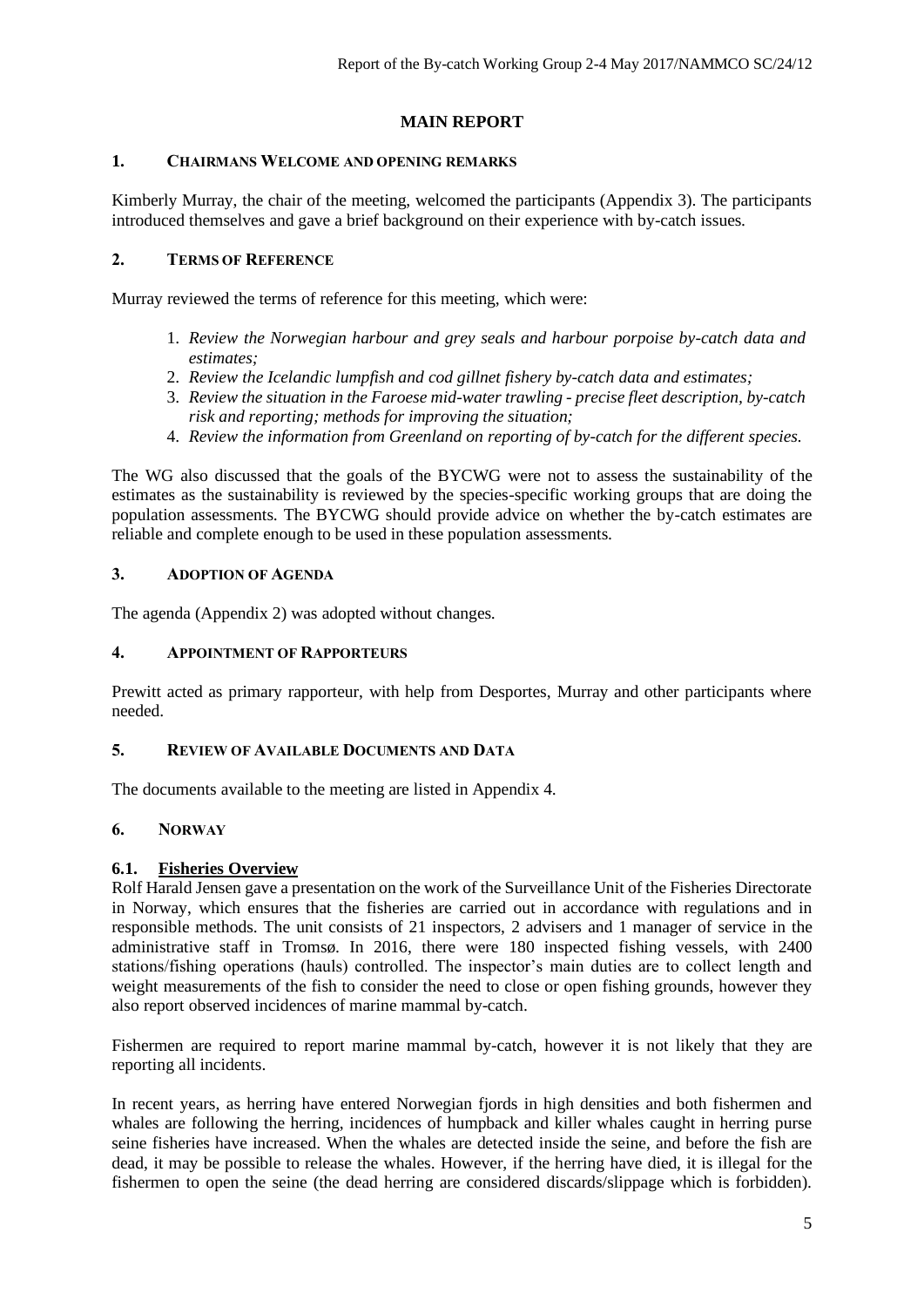Additionally, this fishery takes place primarily in the dark (24hrs darkness November to January), and there are cases where entrapped whales are not detected until it is too late.

There has been a recommendation from the Fisheries Directorate that no vessels over 21m be allowed to fish inside the fjords, in an attempt to reduce the risk of by-caught whales. The Fisheries Directorate is also working with the Coast Guard and the fishermen to develop recommendations for handling these incidents, including training fishermen, inspectors, and the Coast Guard for disentanglement and release of whales from the seine.

#### *Discussion*

The WG encouraged Norway to continue with their plans on training in disentanglement and release (with David Mattila), and also **recommended** investigating technical solutions to avoid the situation, such as night vision equipment to detect whales inside the seine, etc.

The WG discussed whether this issue may also be occurring in the purse seine fisheries outside the fjords, where they would not be observed as easily by inspectors, Coast Guard, or other people (whalewatchers, etc.). It is possible that this could be happening, but it could also be less of a risk because the fish, fishermen, and whales have more room to move around outside of the fjords.

There have also been incidents of humpback whales in the capelin purse seine fishery in the Barents Sea.

#### **6.2. By-catch Data and Analysis**

#### **Harbour porpoise**

Bjørge presented a summary of paper SC/24/BYC/08. Data from a monitored segment (18 vessels) of the fleet of about 6,000 small (less than 15m) vessels operating gillnets in the coastal zone were used to estimate the by-catch rate, and landings statistics of the target species for the whole fleet using same gear types were used to extrapolate to the entire fisheries. The previously published estimated annual by-catch of about 6,900 harbour porpoises for the period 2006-2008 (Bjørge et al. 2013) was based on incorrect landings statistics of the target species provided by the Directorate of Fisheries. The by-catch for the entire period 2006-2014 is estimated by two methods: ratio-based approaches and model-based approaches. In the ratio-based approaches, the data were stratified according to five different stratification schemes, by month, by area, by region, and by each possible combination of area  $\times$  month and region  $\times$  month. The stratified ratio-based by-catch estimates ranged from 2,211 (CV 0.16) to 3,218 (CV 0.17) porpoises. In the model-based approaches, generalized additive models (GAMs) were used to estimate the by-catch rate and to extrapolate to entire fisheries. Poisson and negative binominal distributions and their zero-inflated counterparts were compared. The Poisson distribution performed best, and the best model based on Akaike's Information Criterion adjusted for small samples, AICc, yielded an annual by-catch of 2,317 (CV 0.10) porpoises.

#### *Discussion*

The document used for the main WG discussion on harbour porpoise (and seal) by-catch rates was SC/24/BYC/Info07, rather than SC/24/BYC/08, because SC/24/BYC/Info07 was completed after SC/24/BYC/08, and provided the most recent set of results from the different estimation techniques used.

#### Data

The WG discussed the possibility of using fishery effort instead of landings data as a measure of effort. The landings fluctuate from year to year and fishermen may increase their net length if fish are scarce. Although SC/24/BYC/Info07 showed that the relationship between landings and effort was good, the WG **recommended** that other measures of effort should be explored. This exploration should include cooperation between IMR and the Fisheries Directorate on identifying what data are available (e.g. number of trips, soak length, net size, etc.). It would be helpful for the Directorate to clarify to data requestors what data fields are available for by-catch analyses.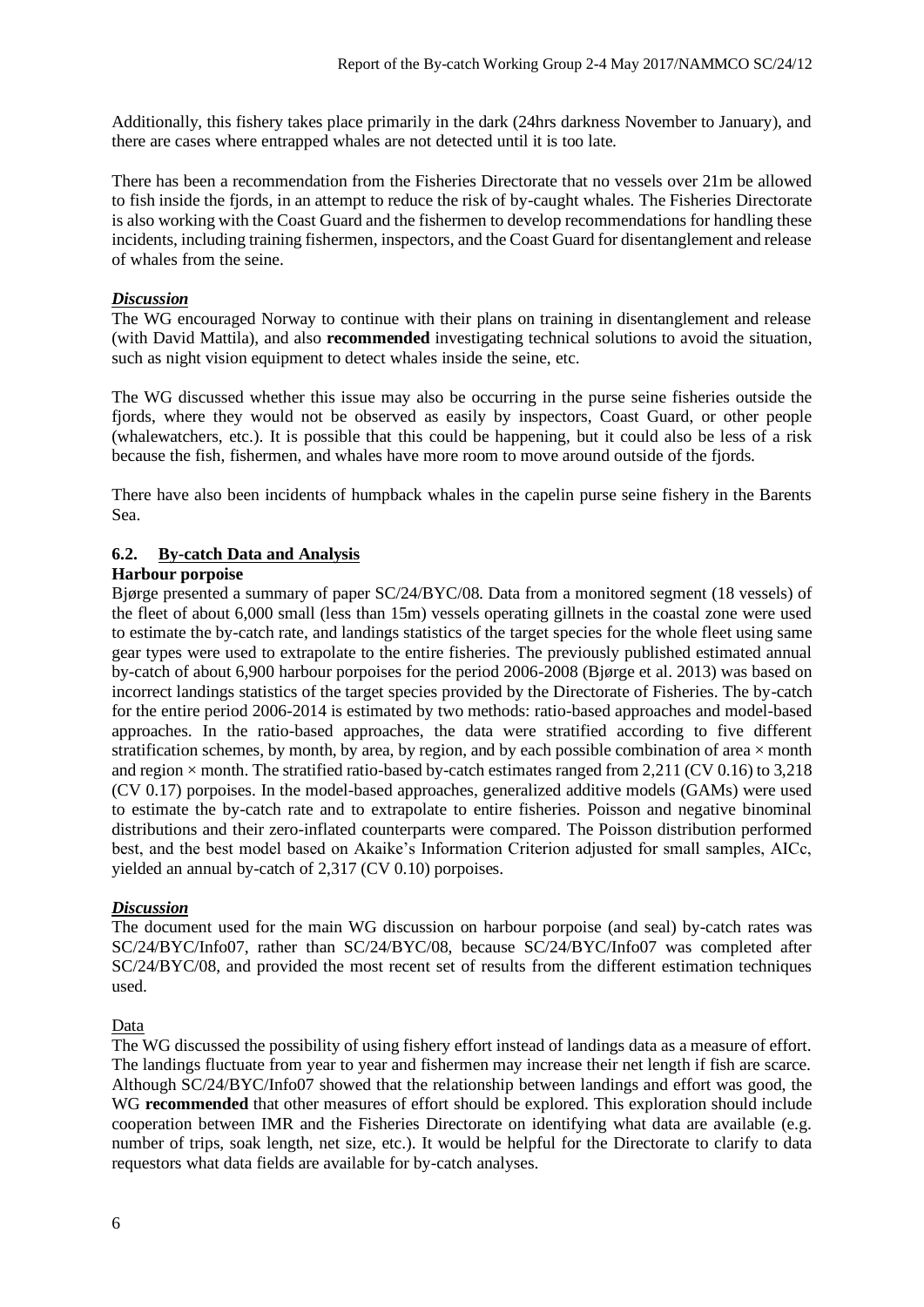Jensen also informed the WG that fishermen must report to the Coast Guard when a net is deployed and when it is pulled, and the location (including start and end) of the net, which could be used to calculate the length of the net. These data would enable much more detailed by-catch estimation.

If landed weight is used, ideally the by-catch rates should be extrapolated using total landings for all species, not only the target species (e.g., monkfish or cod), as it is the gear that is in the water that poses risk of porpoise by-catch. Using a portion of the catch as a measure of fishing effort underestimates the possible marine mammal by-catch. A suggestion was made to estimate by-catch for gillnet "gear", ideally separated into large and small mesh groups, rather than for "cod" and "monkfish" fisheries (see Technical Comments, Appendix 1).

#### Coastal Reference Fleet

All vessels in the Coastal Reference Fleet (CRF) are less than 15m, but catch statistics used in the bycatch extrapolation may include all vessel sizes. The WG **recommended** that this should be clarified.

The WG discussed that it would be good to look into whether the same vessels are used in the CRF year after year. There is almost certainly bias in the CRF data if the vessels are not switched out on a regular basis. Moan also acknowledges in SC/24/BYC/Info07 that these kinds of repeated samples cause correlations in the data samples, which could lead to errors in the analysis. One solution to this problem might be to change the design of the reference fleet selection process, such that any one vessel cannot participate 2 consecutive years.

The CRF fishes mainly in the coastal zone. It could be interesting to stratify by inshore/offshore if the data are available.

#### Estimation Approaches

SC/24/BYC/Info07 reported by-catch rates estimated using a model-based approach and a ratioestimator approach. The WG agreed that between the 2 approaches, the ratio-estimator approach was preferred, though revisions were required before the ratio-estimator results could be endorsed by the group (see Technical Comments, Appendix 1). The ratio-estimator approach was preferred because some of the GAM models used to estimate by-catch provided a poor fit to the data, and this may have been due to a variety of factors that could not be clearly identified. For instance, poor fits may be due to the model selection process, the high-degree of zeros in the data, the clustered nature of the sampling events, correlated data, etc. The group felt that the ratio-estimator approach was more robust to these kinds of issues compared to the model-based approach.

#### Other gillnet fisheries

The small mesh fisheries for mackerel and herring are not monitored, although small mesh is not known to catch harbour porpoises in Norway. This is also a quite small fishery.

The gillnet lumpfish fishery has a high by-catch rate, but it is a small seasonal fishery.

There is also a recreational fishery that uses gillnets. The landings are reported if the catch is sold, but if they are not selling it the recreational fishermen do not need to report. No license is required, however there is a maximum length and number of nets that can be deployed (210m of net can be set at a time). The soak time limit is the same as for the commercial fisheries: gillnets for cod, haddock and saithe have a limit of one day; Greenland halibut, blue ling, ling and redfish must be pulled every second day; and monkfish every third day. There is also likely some level of illegal fishing, which is of course difficult to monitor.

#### **By-catch of seals in Norway**

Bjørge presented document SC/24/BYC/Info07 which reported by-catch rates of seals using a modelbased approach and a ratio-estimator approach. A third approach was presented in SC/24/BYC/08, whereby seal by-catch was estimated via mark-recapture techniques. For the period 1997-2014 Norway has statistics on the number of grey and harbour seals harvested from the populations, as well as information on number of seals tagged, number of tags recovered from the hunt and number of tags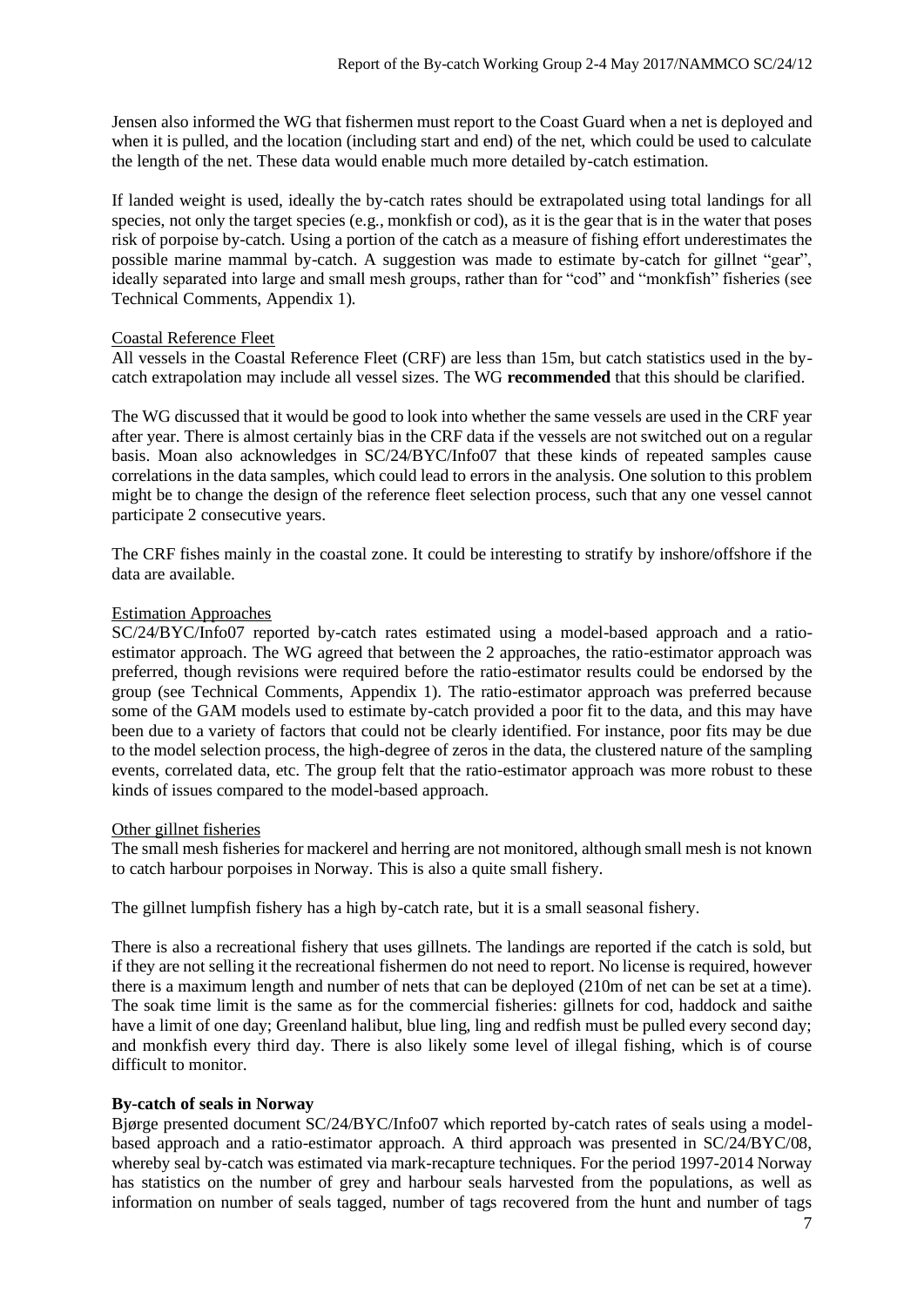recovered from fishery by-catches. These data provided an opportunity to estimate the total number of seals taken as by-catch, assuming equal ratios of animals in the total harvest to the tagged harvest, and total by-catch to the tagged by-catch.

# *Discussion*

The working group noted that while hunters may take a wide range of age groups, most by-caught seals are juveniles, so assumptions regarding tag loss and annual mortality rate, emigration and immigration being similar between the two sets of animals are unlikely to be upheld.

For hunted animals, the data may not reflect the full age structure of the hunt. Hunters are only required to report number of seals hunted and the sex (i.e., not length or some other data that could be used for aging). For some years, the lower jaw was collected which would be able to provide information on age.

In addition, the authors acknowledge that some of the by-caught seals that were identified as grey seals may have been incorrect. Issues with these assumptions were discussed at the Coastal Seals Working Group meeting (NAMMCO 2016).

Given these issues, and the existence of more detailed estimates of by-catch from sampling the CRF, the WG agreed that the mark-recapture method was not the preferred approach. However, if these data were to be used for other purposes it would be important to consider the implications of the different age structures between the harvested and by-caught animals, and how this might affect the probability of recovering a tag.

For instance, in the calculations of by-catch estimates for seals, the total harvest should be replaced by total juvenile harvest. Only juveniles were tagged and almost all the recoveries were within the first year, so all ages should not be lumped. The WG **recommended** separating out the seals less than 1 yr, or investigating other ways to separate out the differing probabilities of tag recovery based on age.

# **6.3 Recommendations**

#### **Harbour Porpoise**

1. The WG **recommended** that the ratio estimates as presented in SC/24/BYC/Info07 be preferred over the model-based approaches for reasons mentioned above; however, the group advises that the ratio estimates need to be revised before they can be endorsed by the By-catch Working group. The group suggests revisions per the Technical Comments listed in Appendix 1, and that these be addressed and endorsed prior to the Harbour Porpoise Working Group Assessment in late 2018.

#### **Grey and Harbour Seals**

1. The WG recommended that the ratio estimates as presented in SC/24/BYC/Info07 be preferred over the model-based approaches for reasons mentioned above; however, the group advises that the ratio estimates need to be revised before they can be endorsed by the By-catch Working group. The group recommended the revisions per the Technical Comments listed in Appendix 1, and that these be addressed and endorsed prior to the Coastal Seals Working Group Assessment in 2019.

2. The WG recommended that in the mark-recapture estimation approach, analysts consider the implications of different age structures between the tagged, harvested sample and the by-catch sample.

# **7. ICELAND**

# **7.1. Fisheries Overview**

Guðjón Sigurdsson presented information on by-catch in Iceland, which summarized SC/24/BYC/10.

The major fisheries in Icelandic waters can be divided into pelagic and demersal fisheries. The pelagic fishery targets capelin, herring and mackerel with pelagic trawl and purse seines. The demersal fishery targets various species of ground fish (gadoids and redfish), flatfish and crustaceans with long line, demersal seine, bottom trawl and gill nets.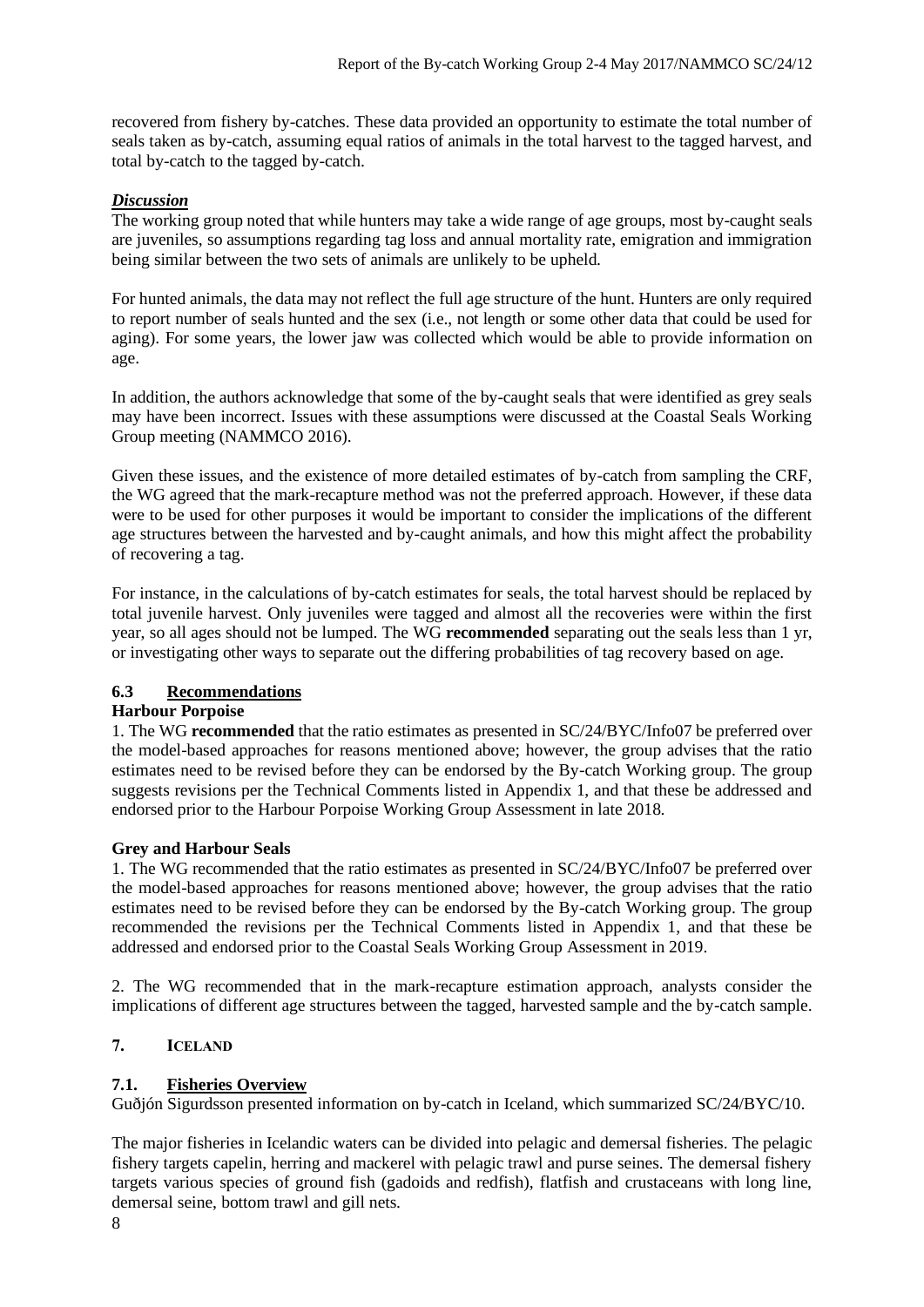#### **7.2 Monitoring**

By-catch of marine mammals, seabirds and elasmobranchs in Icelandic waters has not been systematically investigated until very recently. Based on a study by Pálsson et al. 2015 and literature from other regions, most of the marine mammal by-catch is expected to come from the gill net fisheries for cod and lumpfish close to the coast, while it is possible that a smaller number of marine mammals are caught in the pelagic trawls and purse seines targeting capelin, mackerel, herring and blue whiting.

Most of the monitoring occurs in gillnet gear, where most of the by-catch is assumed. Less information is available from pelagic fishing gears. Observers cover all gear types  $\left(\sim 1\%$  coverage in all fisheries) but the sampling is not focused on documenting marine mammal by-catch. Observers are not always in a position to document marine mammal by-catch in all fisheries. For instance, in the pelagic pair trawl fishery, observers are below deck to monitor the catch, and not in a position to see if a marine mammal is caught. Since 2014 this has improved with stricter guidelines regarding marine mammal by-catch and supervision of the observers, but prior to that data were not reliable for reporting of marine mammal by-catch.

A new electronic logbook system was implemented in 2010, and since then logbook records of by-catch have diminished for unknown reasons. By-catch is not being reported on the e-logbooks, even though it is required for all vessels where possible. Smaller vessels that cannot use the e-log system have to report catch and by-catch in paper-based logbooks. It has been shown that in some cases in the lumpfish fishery, the by-catch of marine mammals was an order of magnitude (5x) higher when an observer was present compared to what was reflected in the logbook records, so logbook records are clearly not a reliable source of data.

#### **7.3 Data and Analysis**

The two main sources of data used in this summary were records of by-catch from observers from the Directorate of Fisheries on-board commercial fishing vessels targeting lumpfish, and records from researchers from the Marine and Freshwater Research Institute (MFRI) during an annual research cod gill net survey. By-catch was estimated in the two gillnet fisheries (cod and lumpfish), by raising observed by-catch with total fleet effort. In the case of the cod gillnets, observed by-catch in the survey was first raised by effort (nets pulled x soak days) in April, to get an estimate of by-catch by the fleet in April. This estimate for April was then raised for other months by effort but then adjusted for seasonal variation in marine mammal abundance. For lumpfish nets, observed by-catch was raised by overall effort of the fishing fleet in terms of nets pulled and the number of soak days. An alternative raising approach, using a two-phase gamma-hurdle model, was also explored for the lumpfish fishery in 2016. In this approach, the likelihood of a by-catch event occurring was estimated using a binomial generalized linear model, and then the magnitude of the event using a gamma GLM.

By-catch estimates from 2014-2016 using the standard raising method are given in Table 1, and from the lumpfish fishery in 2016 using the gamma hurdle model are given in Table 2.

The extremely high estimates of grey seal by-catch in the lumpfish fishery are due to three observed events, where 17, 16 and 12 grey seals were caught. Outside of those three events only one grey seal was observed among 57 observed hauls. Based on the latest population estimate of grey seals in Iceland, the estimated by-catch amount represents close to 60% of the total population. This estimate is therefore inaccurate and requires further analysis. Possible solutions would be to add spatial stratification to the estimate, as those three events took place in the same general area and might not be representative for the entire fleet. In addition, data could be pooled over the 3 years to report an average annual estimate, which will reduce the overall effect of those extreme by-catch events.

Even with the grey seal estimate removed, authors saw an increase in marine mammal by-catch from the estimates done in 2014 and 2015, mostly due to a 4-fold increase in harbour porpoise by-catch. As fishing effort has been stable, it could be an indicator of an increase in the local density of harbour porpoises between years, or a sporadic event which might become evident with further sampling.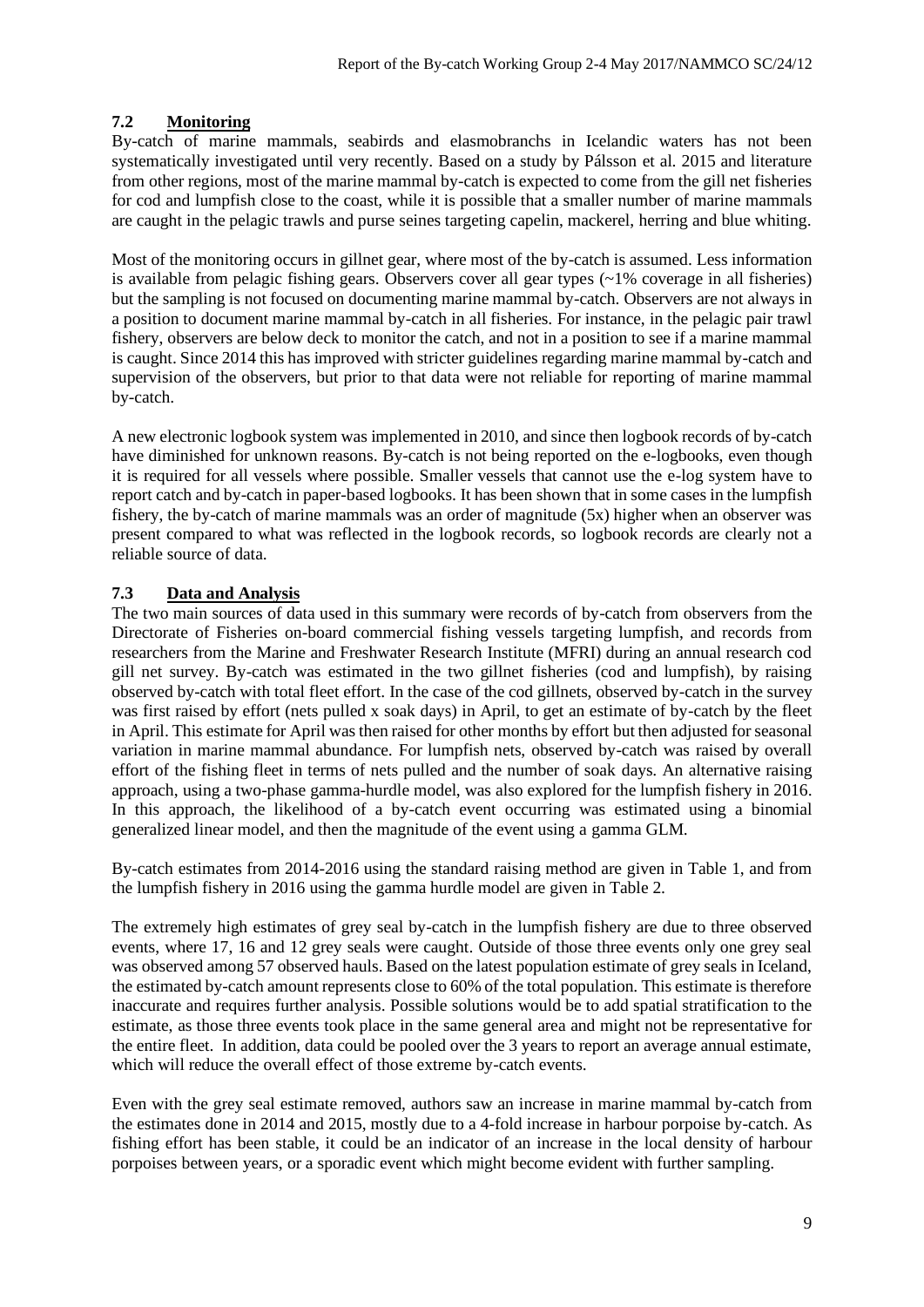#### *Discussion*

The WG noted that the most important factor in by-catch estimation is confidence in the data inputs. Iceland informed the WG that they have very high confidence in the cod gillnet data, and high confidence in the lumpfish fishery data. There is a potential bias in the lumpfish data, as some of the observer trips are targeted to observe boats that have reported little or no cod catch in relation to other boats in the area. This has been addressed with the Directorate of Fisheries, and they will mark those trips as "non-random" starting in 2017 which will allow for an analysis of this potential bias.

The WG noted that in general all the standard deviations of the estimates seemed surprisingly low, and it was **recommended** that uncertainty be re-evaluated with other means, perhaps a bootstrapping approach (see R2 below).

#### **Cod Fishery**

This fishery is further offshore and in deeper waters than the lumpfish fishery, and consequently harbour porpoises are by-caught more often than seals (harbour and grey) in cod gillnets in Iceland. In 2016, 35 harbour porpoises were recorded in 3948 net days (at 100 nets fished/day, this is ~40 days). When comparing coverage with the same metric, the capture rate in cod gillnets was about 10 times the capture rate in lumpfish nets.

There was an increase in harbour porpoise by-catch in cod gillnets in 2016. The rate is four times higher compared to 2015 (with the same amount of observer effort), suggesting that harbour porpoise density on the fishing grounds might be changing.

It was suggested that Iceland examine trends in commercial effort in the cod fishery over time, because the change in the by-catch estimate (the 2015 estimate went from 553 to 2,618 in 2016) might be influenced by increases in commercial fishing effort, in addition to higher by-catch rates.

The estimated harbour porpoise by-catch in 2016 was  $\sim$ 2-9% of the abundance estimate of 43,179, however this abundance estimate was considered to be a minimum estimate because it was based on an incomplete aerial survey. The WG noted that large ecosystem changes have been observed in the Icelandic ecosystem between 2015 and 2016, which could have affected the abundance and distribution of porpoises. A new estimate based on next of kin genetic analysis is ongoing.

The WG noted that as a way to check if the high by-catch rates would be expected, rates could be evaluated relative to a density per area. Density values are available in Gilles et al (2011). The density estimate in area 1 (where high observed by-catch rates occurred) is low (0.15 in July), despite the high by-catch rates in that area. However, the density values are based on a harbour porpoise survey conducted in July, while the high by-catch rates are based on a study conducted in April, and the densities of harbour porpoises may change seasonally.

Banana pingers were tested in 2017 to try to reduce porpoise bycatch in the cod gillnet survey. There was no difference in the observed by-catch in a paired trial, with three porpoises caught in 70 observed hauls of 840 nets with banana pingers and four in 70 observed hauls of 840 nets without any pingers.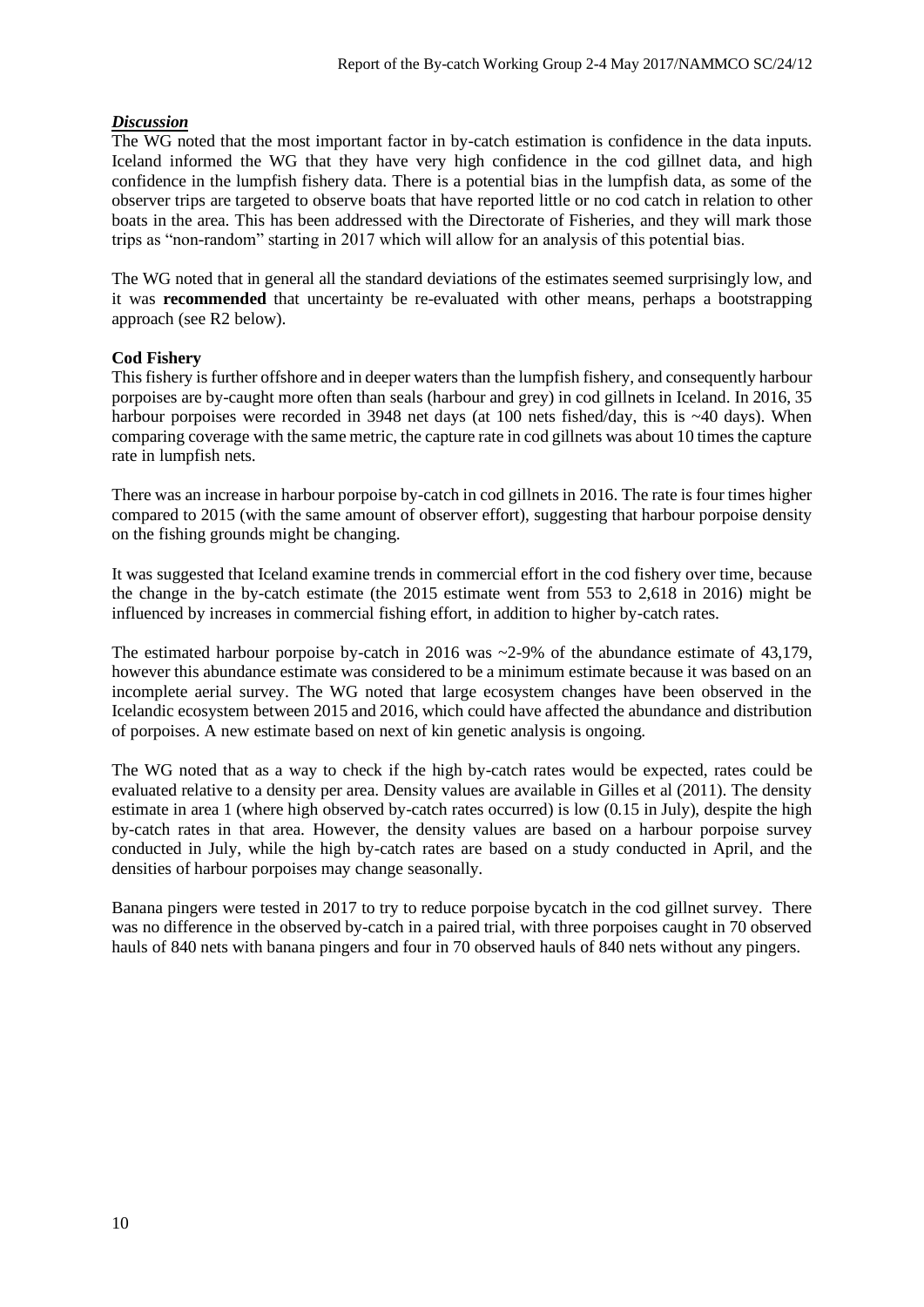| <b>Species</b>     |       | Cod gill nets |       |       | Lumpfish nets |        |          | Other gear     |          | <b>Total</b> |                |                |
|--------------------|-------|---------------|-------|-------|---------------|--------|----------|----------------|----------|--------------|----------------|----------------|
|                    | 2014  | 2015          | 2016  | 2014  | 2015          | 2016   | 2014     | 2015           | 2016     | 2014         | 2015           | 2016           |
| <b>Harbour</b>     | 551   | 553 (48)      | 2618  | 139   | 215           | 374    | 0(0)     | 0(0)           | 0(0)     | 690          | 768            | 2992           |
| porpoise           | (30)  |               | (77)  | (61)  | (75)          | (153)  |          |                |          |              |                |                |
| <b>Harbour</b>     | 0(0)  | 46            | 0(0)  | 232   | 1,288         | 624    | 0(0)     | 86             | 0(0)     | 232          | 1,420          | 624            |
| seal               |       | (0.7)         |       | (116) | (1335)        | (356)  |          | (3.3)          |          |              |                |                |
| <b>Gray</b> seal   | 0(0)  | 0(0)          | 0(0)  | 162   | 1,216         | 2870   | 0(0)     | $\overline{0}$ | 0(0)     | 162          | 1,216          | 2,870          |
|                    |       |               |       | (118) | (1824)        | (9820) |          |                |          |              |                |                |
| <b>Harp</b> seal   | 92    | 212           | 144   | 23    | 72            | 187    | 0(0)     | 0(0)           | 0(0)     | 115          | 284            | 331            |
|                    | (1.5) | (7.7)         | (7.0) | (7.5) | (61)          | (42)   |          |                |          |              |                |                |
| <b>Ringed seal</b> | 38    | 0(0)          | 0(0)  | 46    | 143           | 0(0)   | 0(0)     | 0(0)           | 0(0)     | 84           | 143            | $\overline{0}$ |
|                    | (1.0) |               |       | (7.5) | (31)          |        |          |                |          |              |                |                |
| <b>Hooded seal</b> | 0(0)  | 46(0.7)       | 0(0)  | 0(0)  | 0(0)          | 0(0)   | 0(0)     | 0(0)           | 0(0)     | $\Omega$     | 46             | $\Omega$       |
| <b>Bearded</b>     | 0(0)  | 0(0)          | 0(0)  | 0(0)  | 0(0)          | 124    | 0(0)     | 0(0)           | 0(0)     | $\theta$     | $\overline{0}$ | 124            |
| seal               |       |               |       |       |               | (23)   |          |                |          |              |                |                |
| <b>Total</b>       | 681   | 857           | 2,762 | 602   | 2,934         | 4179   | $\Omega$ | 86             | $\Omega$ | 1,283        | 3,877          | 6,941          |

**Table 1.** Estimated numbers of marine mammal bycatch by species and fishing gear type in Icelandic waters in 2014-2016 from the standard raising methods. Standard deviation of the estimate is shown in the brackets.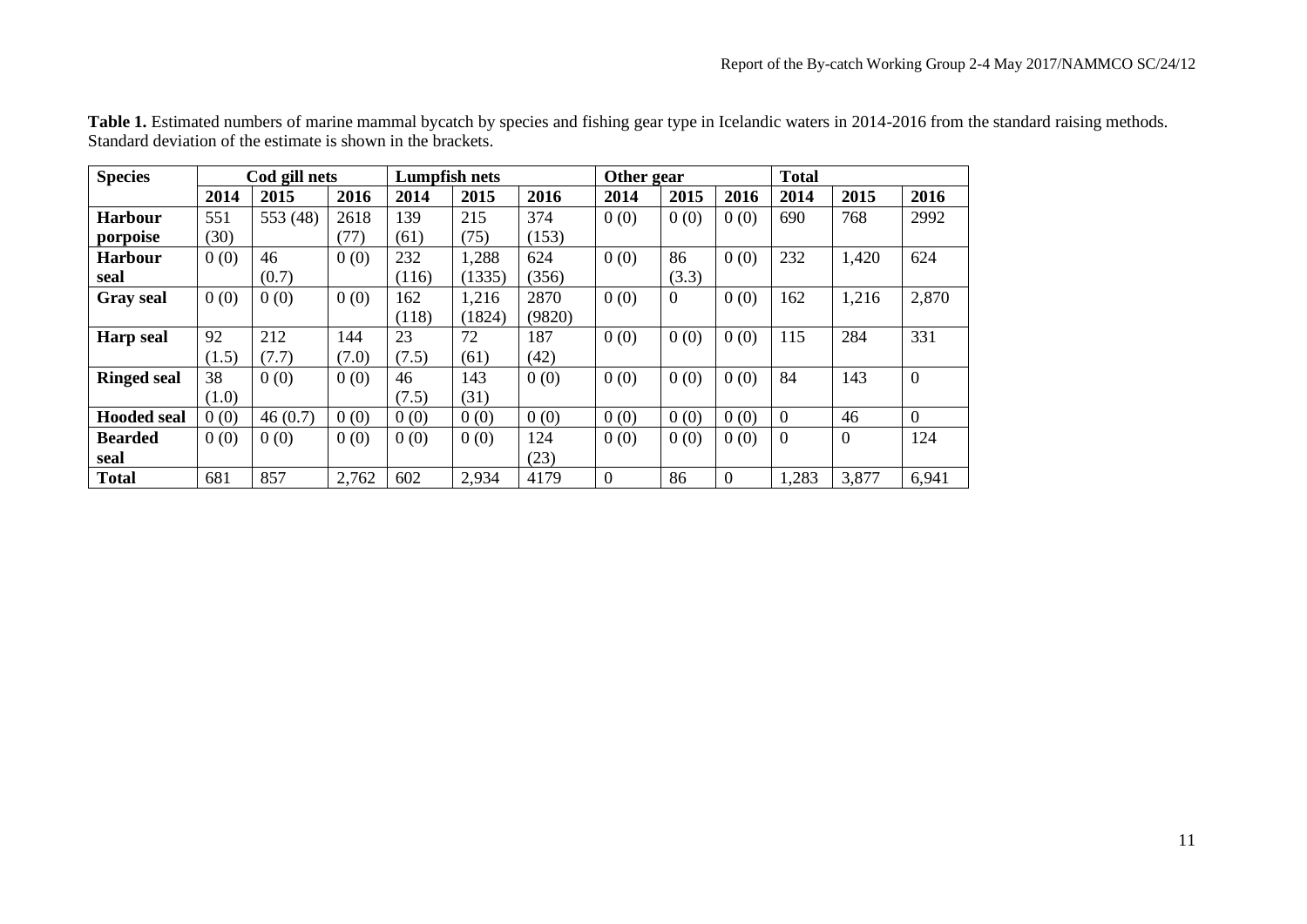| <b>Species</b>   | Lumpfish nets      |
|------------------|--------------------|
| Harbour porpoise | $259(84 - 473)$    |
| Harbour seal     | $2171(511 - 4156)$ |
| Gray seal        | 1881 (622-3798)    |
| Harp seal        | 134 (35-229)       |
| Ringed seal      | 0                  |
| Hooded seal      | 0                  |
| Bearded seal     | 146 (13-310)       |
| Total            | 4591 (2076-7445)   |

**Table 2.** Estimated numbers of marine mammal bycatch by species in the lumpfish fishery in 2016 using the gamma-hurdle model. Mean estimate is shown, as well as the 95% CI in brackets.

# **Lumpfish Fishery**

Seals (grey and harbour) are the main marine mammal by-catch in the lumpfish fishery, as this fishery occurs in shallow water close to haul out sites. Estimates of by-catch in the lumpfish fishery rely on observers who sample a portion of the gillnet fleet. Observer coverage in the lumpfish fishery was 1.7%. However, data from the lumpfish fishery were not always drawn from a random sample of vessels, because some observations have been directed at vessels with lower reported cod catches than other boats fishing in the same area. Starting in 2017, this potential bias can be better quantified, because the observations are coded depending on why the vessel has been selected for monitoring.

#### **Grey seals**

Out of 57 trips, 46 grey seals were by-caught, which led to a by-catch ratio estimate of 2,870  $(SD=9,820)$ . The grey seal population in Iceland in 2012 was 4200 (95% CI: 3400 – 5000) seals, which is an annual decrease of 5% (90% CI: 4%-6%) between 2005 and 2012 (Hauksson et al. 2014). A new abundance estimate is expected from a survey planned for summer 2017. The WG noted that this bycatch estimate is 57-84% of the 2012 abundance estimate, and it is likely biased high. As the group recommended revisions to the by-catch estimate analysis, these comparisons to abundance are subject to change.

As seen in other areas (Norway, UK, US), most of the by-caught seals are young of the year.

Three trips took the majority of seals (i.e 17 seals in 1 trip) and are likely skewing the estimates, because very high by-catch rates are being applied to the entire fishery. The estimate could be improved by spatially stratifying the data to focus on the region which contained most of the observed by-catch. Additionally, it is possible that young harp seals are being misidentified as grey seals, so improved species identification is recommended.

Estimates from the gamma hurdle model estimate were considerably lower (1,881, CI=622-3798) than the ratio estimate, but a preferred approach was not selected. The WG did not have the gamma hurdle model details to evaluate the differences or recommend a preferred approach.

#### **Harbour Seals**

The current abundance estimate for harbour seals in Iceland is 7652 animals, which indicates a decrease of 32% since the last estimate in 2011 (Þorbjörnsson et al 2017). The harbour seal by-catch estimate is 6-12% of this abundance estimate. As above, the group recommended revisions to the by-catch estimate analysis so these comparisons to abundance are subject to change.

#### **Recommendations**

#### Lumpfish Fishery

R1. The WG **recommended** that Iceland explore different stratification schemes for the ratio estimate, and pool data over the 3-year time frame to report an average annual estimate of by-catch.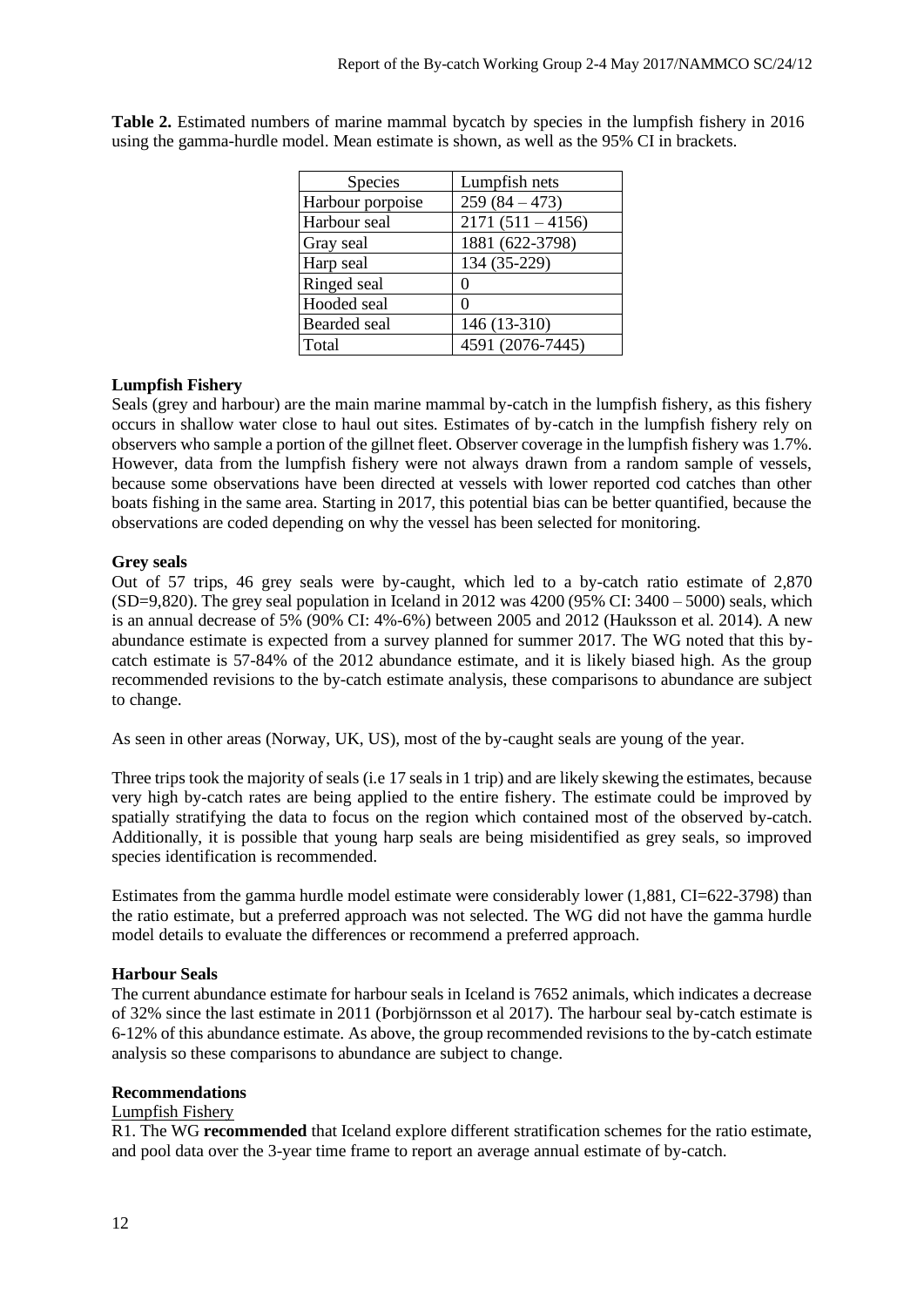R2. The group also **recommended** that the uncertainty around the estimates be re-evaluated, such as with a bootstrap approach. These revisions should be completed and endorsed by the group prior to the Harbour Porpoise Working Group Assessment meeting in 2018, and the Coastal Seals Working Group Assessment meeting in 2019.

R3. The WG **recommended** that fishing trips sampled for estimating by-catch rates be selected as randomly as possible, to ensure observer coverage is representative of various fishing behaviours.

R4. The WG **recommends** that for seals, observers collect jaws or photos to improve species identification, and to collect skin samples to inform genetic research.

# Cod Fishery

R5. The WG **recommended** that the uncertainty around the estimates be re-evaluated, such as with a bootstrap approach. These revisions should be completed and endorsed by the group prior to the Harbour Porpoise Working Group Assessment meeting in 2018, and the Coastal Seals Working Group Assessment meeting in 2019.

#### Other

R6. The WG **recommended** that Iceland conduct monitoring of the monkfish and Greenland halibut gillnet fishery, as by-catch has been observed in this type of gear in other areas.

#### **8. FAROE ISLANDS**

#### **8.1 Fleet description and Fisheries Regulations**

Mikkelsen presented SC/24/BYC/13 which provided a description of fisheries in Faroese waters, fisheries regulations, the logbook system, fleet composition and fishing effort by fleet categories.

The main fisheries in Faroese waters are mixed-species, demersal fisheries and single-species, pelagic fisheries. The demersal fisheries are mainly conducted by Faroese vessels, fishing primarily for cod, haddock and saithe. The pelagic/midwater fisheries, which targets blue whiting, herring and mackerel, are conducted by Faroese and foreign fishing vessels, licensed through bilateral and multilateral fisheries agreements. All vessels over 15 tonnes are equipped with satellite tracking devices

The fishery within the Faroese exclusive economic zone is regulated by individual transferable effort quotas in days within fleet groups. The individual transferable effort quotas (number of fishing days) applies primarily to four main fleet categories: trawlers <400 HP, longliners >110 HK, longliners and trawlers <110 GRT and boats <15 GRT. The single trawlers >400 HP do not have effort limitations, but they are not allowed to fish within the 12 nm limit, and are also, together with trawlers <400 HK, regulated by area closures. Also, their catch of cod and haddock is limited by maximum by-catch allocations. The single trawlers <400 HP are given special licenses to fish inside 12 nm with a by-catch allocation of 25% cod and 12% haddock. In addition, they are obliged to use sorting grids in their trawls. One fishing day by longliners <110 GRT is considered equivalent to two fishing days for jiggers in the same gear category. Longliners <110 GRT could therefore double their numbers of days by converting to jigging. Technical measures such as area closures during the spawning periods, to protect juveniles and young fish and mesh size regulations, are also in effect.

The fishery for greater silver smelt (*Argentina silus*) in Faroese waters is a bottom/semi-pelagic fishery, performed with very high vertical opening (VHVO) trawls of about 100 m x100 m. This fishery is regulated by quota and number of operating vessels (6 vessels working in pairs). The fishery occurs in the summer months (April - September) at depths between 300 - 700 meters.

The gillnetters target Greenland halibut and monkfish with set gillnets. They operate in deep waters off the Faroe Plateau, Faroe Bank, Bill Bailey's Bank, Lousy Bank and the Faroe-Iceland Ridge. This fishery is regulated by the number of licensed vessels (8 vessels) and technical measures like depth and gear specifications. The minimum depth for set gillnets targeting Greenland halibut is 500 meters, while in the monkfish fishery gillnets must be set deeper than 380 meters.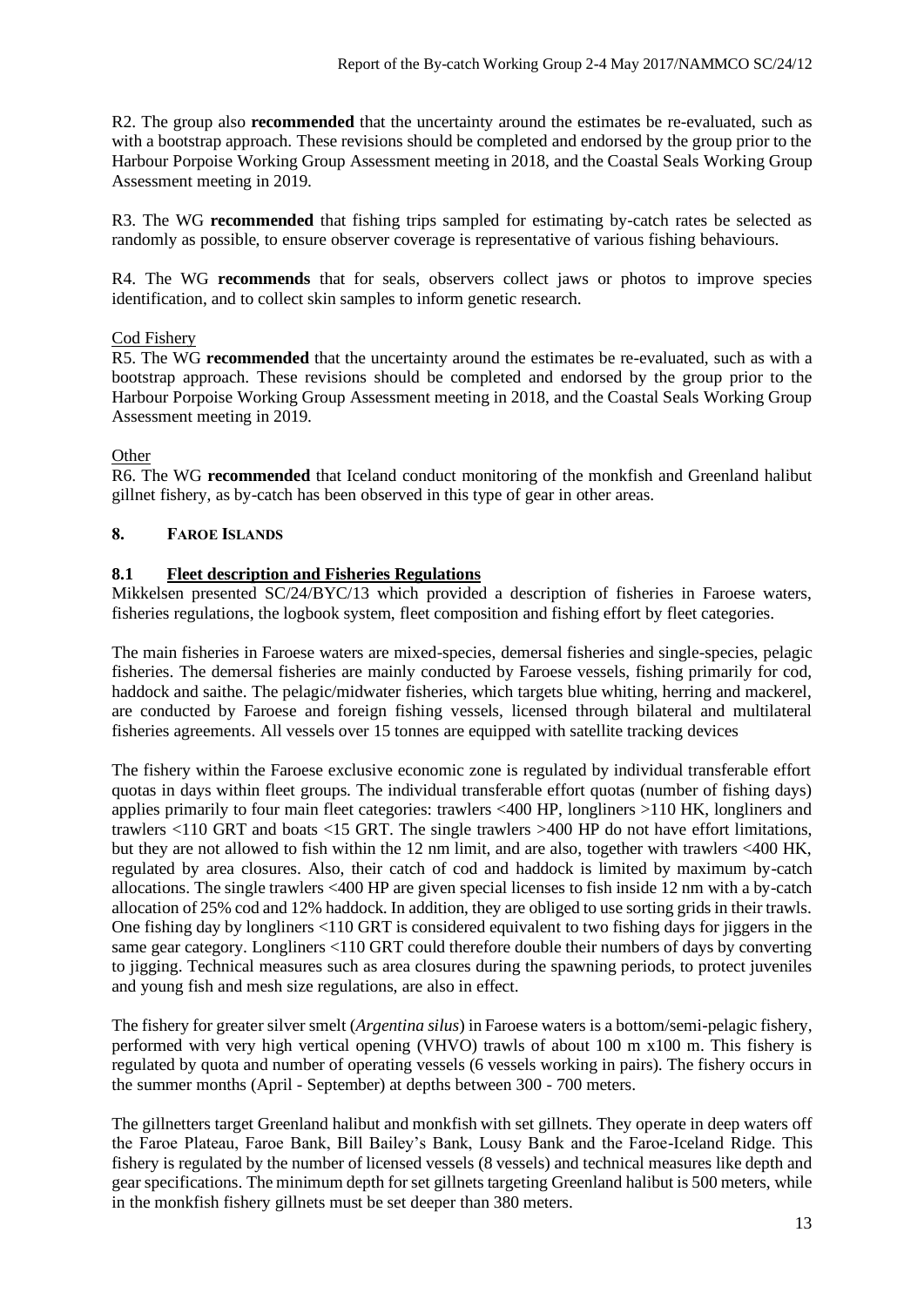The Faroese pelagic fisheries are conducted by purse seiners and larger purse seiners also equipped for pelagic trawling. The pelagic fishery by Russian vessels is conducted by large factory trawlers, while other countries use purse seiners and factory trawlers, operating as pair trawlers. The fishery for blue whiting has exhibited a more than ten-fold increase since 2011 and is by far the most important fishery in terms of landings (over 230000 tons in 2015), followed by mackerel and herring.

The dominant fishing equipment for recreational fishing is hand line with baited hooks. A limited effort using longlines (halibut) and gillnets (herring) does occur in nearshore waters. There are no restrictions in gears or landings imposed on the recreational fishery.

# **8.2 By-catch information<sup>1</sup>**

#### **By-catch reporting**

Also based on SC/24/BYC/13, Mikkelsen reported that electronic logbooks, with on-line access and delivery (e-logbooks) to the Faroese Fisheries Inspection [\(www.vorn.fo\)](http://www.vorn.fo/), were introduced for the Faroese fleet larger than 15 GRT in the fishing year 2012/13, when also by-catch registration of marine mammals became mandatory.

By-catch registration is a dedicated column in the logbook, where fishermen register or are prompted to set "null" for no by-catch before being able to close the registration form Information on the species of bycaught whales and seals is not given, because the option is not available in the e-logbook, however the information can be added under comments.

The by-catch numbers registered in the e-logbooks are 2 whales in 2012/13, 2013/14 and 2014/15, respectively, and 5 whales in 2015/16. For some by-caught whales, the species has been given, and in these cases this has been either pilot whales or killer whales. Almost all by-catches originate in the pelagic/midwater fisheries for mackerel.

**Table 3.** From NAMMCO/SC/24/BYC/13, Landings (tonnes) of the main fisheries in Faroese waters – colours indicate fisheries with potential for bycatch of marine mammals (blue=gillnets, purple=high vertical opening trawl, green=pelagic trawl).

| <b>Fisheries in Faroese waters</b> |          |          |          |          |          |          |          |          |         |          |
|------------------------------------|----------|----------|----------|----------|----------|----------|----------|----------|---------|----------|
|                                    | 2006     | 2007     | 2008     | 2009     | 2010     | 2011     | 2012     | 2013     | 2014    | 2015     |
| Cod                                | 12851,2  | 12359,2  | 10819    | 9724,1   | 12506,5  | 11731,9  | 7287,7   | 5209,7   | 6529,3  | 7103,3   |
| Haddock                            | 15457.8  | 11291,9  | 6763,2   | 4474,1   | 4514,4   | 3195,5   | 2353,1   | 2624,6   | 2499,1  | 2660,7   |
| Tusk                               | 2386,9   | 2031,6   | 2556,6   | 2243,9   | 3323,7   | 2872,2   | 3232,2   | 1274,8   | 1522    | 1124,5   |
| Ling                               | 3430,7   | 3006,4   | 3341,4   | 3237     | 4518,4   | 4060,9   | 5010,7   | 3513,5   | 5065,6  | 3795,1   |
| <b>Blue ling</b>                   | 1690,2   | 1600,9   | 926,1    | 853,5    | 1413,4   | 1294,9   | 1062,7   | 540,7    | 799,8   | 578,6    |
| Saithe                             | 59884,2  | 54961,4  | 50966,0  | 52579.5  | 39713,5  | 26842,6  | 31968,8  | 23660,2  | 21391,0 | 22666,4  |
| <b>Greenland halibut</b>           | 900,8    | 1586,8   | 2103,9   | 2311,9   | 1165,1   | 1738,1   | 2241,1   | 2739,9   | 2904,4  | 3007,1   |
| Redfish                            | 3464,5   | 3031,4   | 1455,1   | 1468,7   | 1650,5   | 913,7    | 677,8    | 786,1    | 591,2   | 785      |
| <b>Monkfish</b>                    | 4334,1   | 3401,7   | 1869     | 1779,5   | 2015,3   | 1901,2   | 1079,2   | 454,8    | 590,8   | 543,6    |
| Greater silver smelt               | 12270    | 13437    | 19248,8  | 19740,3  | 19189,5  | 18711,7  | 12265,6  | 14195,7  | 12018,8 | 14093,9  |
| Salmon                             |          |          |          |          |          |          |          |          |         |          |
| <b>Blue whiting</b>                | 161939   | 145889,4 | 105167,8 | 24261,8  | 26964,1  | 14435    | 40594,4  | 83761    | 173810  | 231502   |
| Norway pout                        |          |          |          |          | 2,5      | 49,6     | 1751,2   | 586,1    | 1098,4  |          |
| <b>Herring</b>                     | 24559    | 10925    | 4256,7   | 4181,4   | 11891,3  | 56487,6  | 43005    | 110791.8 | 37448,5 | 37829    |
| Horse mackerel                     |          | 12,4     | 9,5      |          | 199,5    | 8,7      | 0, 1     |          | 15,1    | 4,5      |
| <b>Mackerel</b>                    |          | 201,3    | 120,7    | 4990,7   | 66072,2  | 122047,4 | 107115,7 | 142735,1 | 95301   | 71148    |
| Total                              | 303168.4 | 263736,4 | 209603,8 | 131846,4 | 195139,9 | 266291   | 259645,3 | 392874   | 361585  | 396841,7 |

<sup>1</sup> When reading item 8.2 and sub-items *By-catch reporting* and *Discussion for 8.1 and 8.2*, one should be aware of the corrigendum on erroneous by-catch reporting provided by the Faroe Islands on 8. April 2020, which has been added at the end of the report. See also the third note on the front page of the report.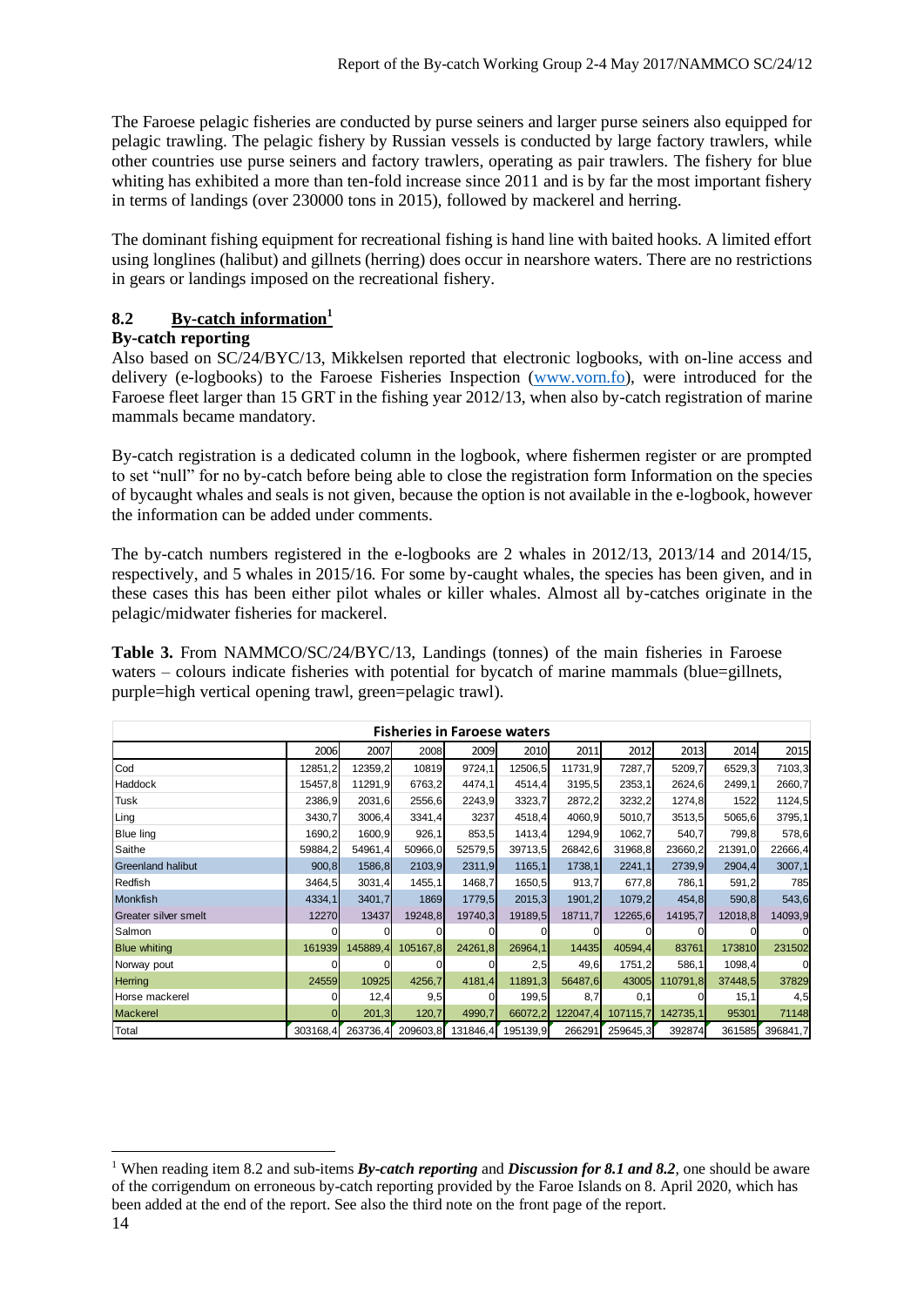#### *Discussion for 8.1 and 8.2*

There is little independent observation of fishing activities and no dedicated marine mammal observer scheme in the Faroes. The reporting of by-catch in logbooks has become mandatory but only for vessels larger than 15 GRT. The reliability of the by-catch reporting has not been assessed, but as elsewhere there is very little reported by-catch in logbooks (11 whales in the period 2012-2016).

The information provided in SC/24/BYC/13 was supplemented by the information provided at the previous meeting of the WG (SC/23/13) and compared with information from other fisheries in an attempt to identify possible risk.

#### *Pelagic and semi-pelagic fleet*

Pilot, minke, and killer whales have been reported as by-catch in the Faroe Islands. Within one incident, a pod of 5 killer whales was by-caught in one trawl<sup>2</sup>. VHVO trawlers have caught marine mammals in other regions in the North Atlantic. For example, in Spain VHVO is a gear with high by-catch. It has therefore the potential for by-catch in the Faroes due to the nature of the fishing operation and temporal and spatial overlap with marine mammals.

There are 6 pelagic trawlers reporting on average 1 whale per vessel per year. The WG noted that in comparison, UK observers have monitored over 150 fishing trips by pelagic trawlers targeting mackerel and herring in adjacent waters (ICES Divisions 6a and 4a) without any records of cetacean bycatch, although killer whales are often observed swimming around pelagic trawlers targeting mackerel during haulback, there has been no report of killer whale by-catch.

#### *Demersal trawl*

No by-catch has been reported in the Faroe Islands. In the US, however, a variety of small cetaceans and pinnipeds are by-caught in bottom trawls targeting groundfish. The WG also noted that in the UK during the 1980s around 20 porpoises had been recovered from demersal trawlers fishing around Shetland.

#### *Purse seine*

Pilot whales, killer whales and minke whales have all been reported as by-catch in the Faroe Islands.

#### *Gillnet targeting herring in coastal waters*

There has been no reported by-catch in the gillnet herring fishery in the Faroe Islands.

#### *Gillnet targeting Greenland halibut and monkfish*

There has been no reported by-catch, and by-catch risk is assumed to be low by the Faroe Islands because of the depth at which the gillnets are set.

In the UK, the by-catch rate is low in the monkfish fishery in deep water (over 150m) but high in shallower waters. In the US, however, the monkfish fishery typically has a high by-catch rate regardless of depth, due to the large mesh size used in the gear.

In conclusion, the WG noted that reliable by-catch rates are missing for all fisheries. However, there is a spatial and temporal overlap of several marine mammal species (mainly cetaceans) and fishing operations with gears which have a high by-catch risk in other countries, as well as anecdotal evidence of by-catch in the Faroe Islands. This strongly suggests that the low reporting of by-catch in electronic logbooks may not reflect actual levels of by-catch. A responsible precautionary approach requires initiating a proper assessment of the by-catch risk in the various fisheries, beginning with those of higher concerns.

Animals taken as by-catch are not always identified to species, (for instance, 5 "whales" were reported in 2015/16 logbook data), and this should be improved.

<sup>&</sup>lt;sup>2</sup> As footnote one. The reporting of the five killer whales being by-caught in a single trawl event was a fictive reporting during testing of the electronic logbooks.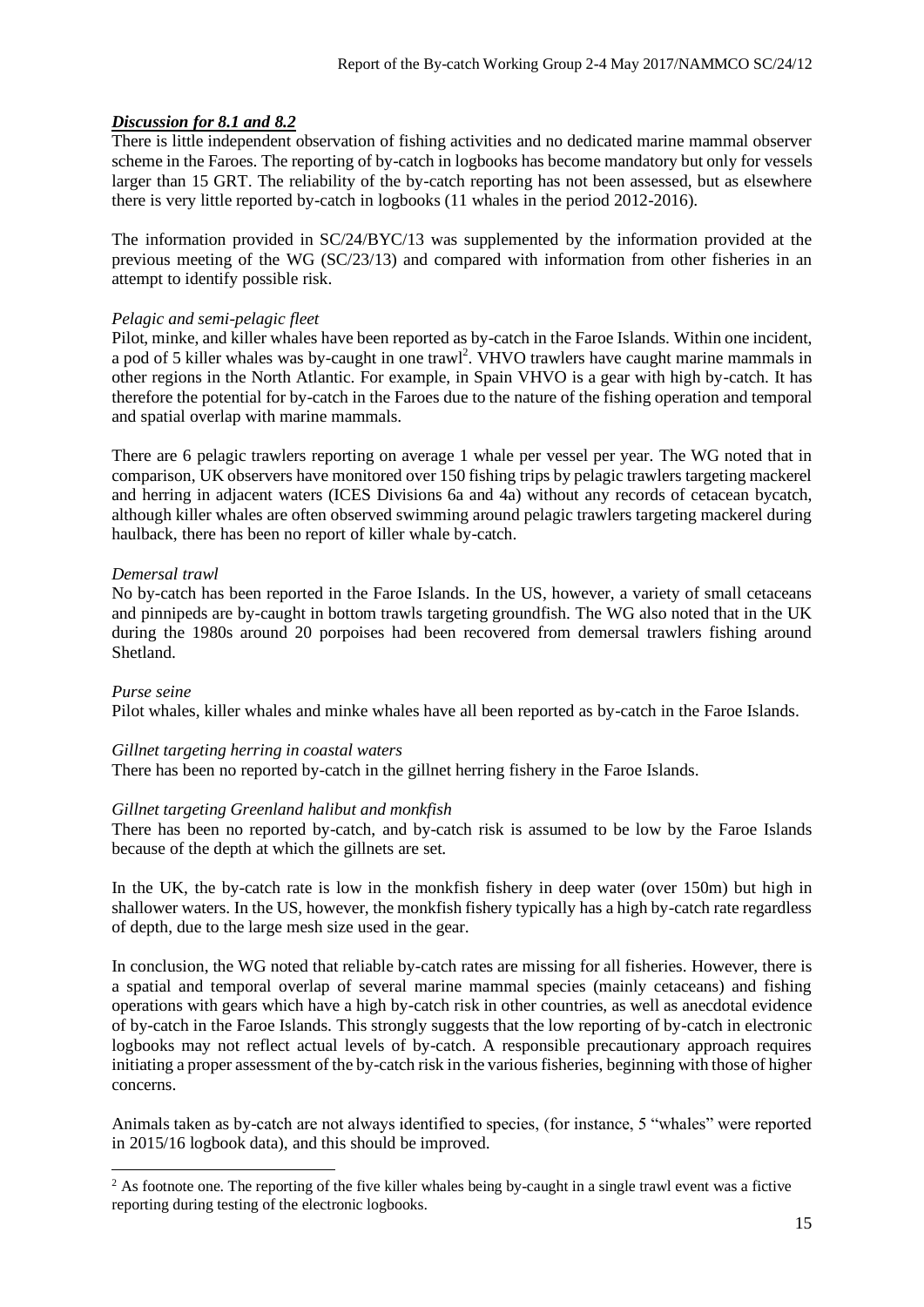In general, the pelagic pair trawl fishery appears to be a fishery with a high by-catch rate, simply from the number of vessels operating in the fishery and the recorded number of bycaught whales. For instance, out of 5 vessels in the fleet, there were 5 whales bycaught in 2016, which is 1 whale per boat on average. This is relatively high compared to similar vessels with more observer coverage in the UK.

#### **Recommendations**

In order to get a better understanding of the by-catch risk in the Faroese fisheries, and taking advantage of the Faroese political decision of increasing and improving the monitoring of the Faroese fisheries (upon recommendation from ICES), the group agreed to recommend as first steps and priorities:

- 1. The WG recommends that in regards to by-catch reporting:
	- 1.1. Add selection of local marine mammal species to e-logbook design, so species identification can be easily reported.
	- 1.2 Implement a reporting system for vessels below 15 GMT, as also recommended by the previous BYCWG.
- 2. WG recommends that in regards to by-catch observation:
	- 2.1 Improve reporting of by-catch on pelagic pair trawl fisheries by monitoring vessels in the fleet with an electronic monitoring video system (EM) or onboard observers. Electronic Monitoring might be more cost-effective than an observer scheme, particularly because only 5 vessels operate in the pelagic pair trawl fishery, and likely only a few hours per fishing trip need to be observed and videoed. The use of the EM could also be rotational. These fisheries are difficult to observe due to the high volume of catch and the multi-vessel nature of the fishery, so attention must be given to where the observer or cameras are placed and to the stage of the haul.
	- 2.2 Implement observer coverage in other fleets with potential for by-catch, such as the high vertical opening trawl fleet (6 vessels).
	- 2.3 Review the data already collected by fishery observers on the monkfish fishery during an experimental monitoring of the fishery prior to 2015.
	- 2.4 Include documentation of marine mammal by-catch in the protocol of fisheries observers, as well as other standard characteristics of the fleet (effort, location, month, etc.) to measure by-catch rates.

In addition, the WG mentioned that passive acoustic monitoring on the pelagic trawlers could indicate whether there is a routine association between killer whales and these gears or whether the by-catch of a pod of five killer whales was the consequence of a random event. This would help inform the bycatch risk in these gears.

#### **9. GREENLAND**

Nette Levermann (Ministry of Fisheries and Hunting) joined the meeting via videoconference on 3 May 2017 and presented paper SC/24/BYC/14, which gives information on the existing knowledge about marine mammal by-catch in Greenland. Its focus is on landings, use of different fishing gear, distribution of adjacent marine mammal species, and the fishery's potential for spatial and temporal overlap with marine mammals. This information and reported marine mammal by-catches were then used to discuss the risk of by-catch of marine mammals in general in Greenlandic waters.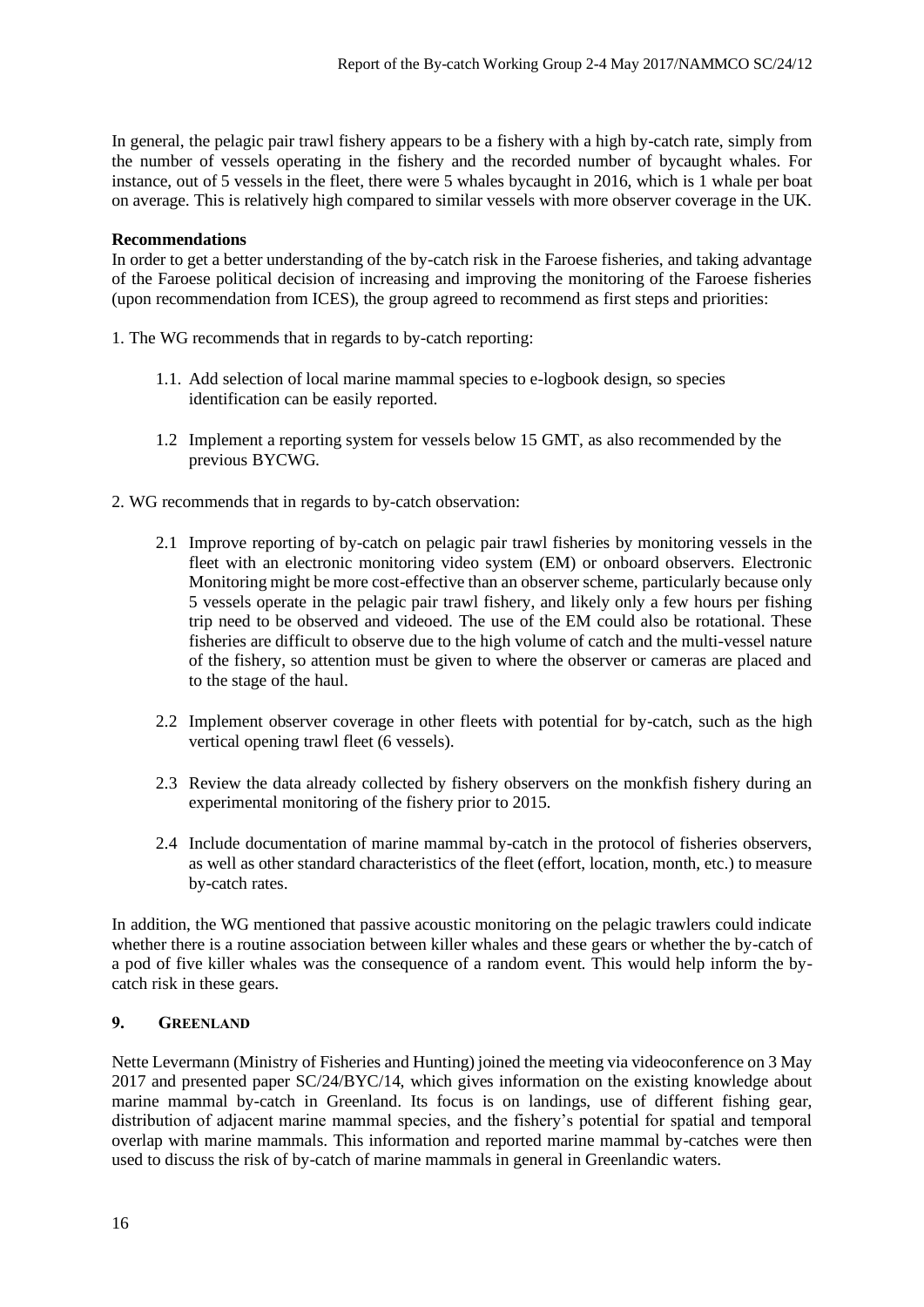The use of set gill nets and pound nets in coastal fisheries for Greenland halibut, cod, salmon and lumpfish which mainly occur during May-October. This period directly overlaps the period when the harp seals and hooded seals, along with the large baleen whales are most abundant in the near shore Greenlandic waters.

The reporting of by-catch data comes from different sources:

1) Hunting grounds and living resources are open to harvest and use by Greenlandic citizens, subject to hunting licenses (full time or part time license). All catches have to be reported to the Ministry of Fisheries and Hunting where they are entered into the database. Until a new online reporting system was implemented in 2013, by-catches of seals and small cetaceans were required to be reported as catches.

Given that the vast majority of the fishermen who deploy fishing gear have a hunting licence, there is reason to believe that most by-catches of seals and small cetaceans are consumed or sold in the same way as the animals that are shot with rifle during regular hunting, and may have been reported as such.

2) There is a general ban on discard as well as an obligation to record and report all catches including birds and mammals, this applies for all Greenlandic and foreign vessels operating in Greenland waters. From 2016 this includes even small vessels i.e. below 6m length. It is obligatory for fishing vessels to deliver standardised logbooks to the Ministry of Fisheries and Hunting. The latest version of these logbooks includes an item for by-catch of marine mammals, which is entered into an electronic fisheries database at the Ministry of Fisheries and Hunting. The reporting of all marine mammal by-catch in logbooks is mandatory, as it is for the by-catches of commercially important fish species

3) A fishery observer scheme is enforced for all large Greenland vessels and for foreign vessels operating inside the Greenlandic EEZ. The observer scheme aims for a minimum coverage of 50 % of fishing trips in key fisheries and fisheries where there is a risk that one or more rules are not respected.

4) From April 2016 a new executive order on catch reporting has made it compulsory for the fishermen and buyers to report all catches, including by-catches which are not passed to the buyers. This includes all marine mammals, birds, fish or any other family of species. The systematically collection of data about by-catches in fisheries from the fishery it-self is stored and available for analysis in the fisheries database.

5) Other species registered as by-catch in Greenland include the entanglement of large whales as humpback-, minke-, bowhead and fin whales in fishing gear, with the highest number reported are the humpback whale. An average registration of three large whales annually is registered as entanglements in Greenland in the period 1998-2016, data reported to the IWC. The Greenland Government has in collaboration with the International Whaling Commission in June 2016 had a training course for local fishermen and wildlife officers on a "Fishermen assisted release program", when large whales are bycaught in fishing gear.

#### *Discussion*

In the salmon gillnet fishery in the 1970s there were high numbers of by-catch of killer whales, and harbour porpoises, but there have been no reports recently. No information was available to the WG as explanation for this.

In the Greenland shrimp fishery, exclusion grids have been used and since then no marine mammal bycatch has been recorded on the logbooks and the by-catch is therefore assumed to have been mitigated. However, the WG commented that the use of a grid does not necessarily imply that by-catch is prevented, because it depends on the design of the grid and how it functions as the trawl is fishing.

#### **9.1. By-catch reporting and reliability**

Greenland is an atypical case because any marine mammals that are caught, either directly or indirectly, are likely to be consumed so as long as the primary concern is to ensure that any by-catch is included in the total number of removals to be used in population assessments there is no real need to distinguish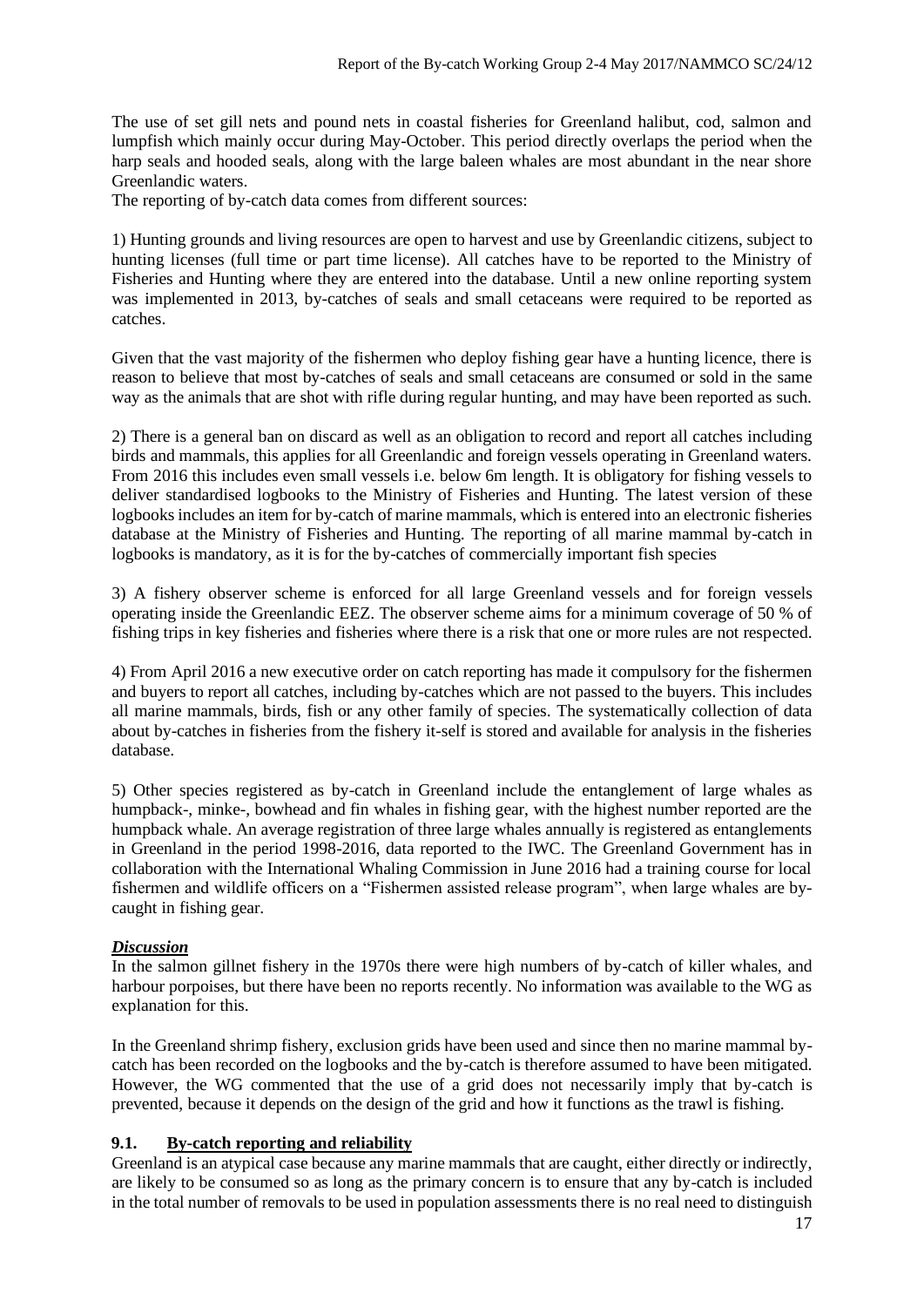hunted from bycaught animals. However, it is interesting to be able to distinguish between catch and by-catch, both regarding the certification of fisheries and in terms of mitigation (should the total removals not be considered sustainable). In an effort to improve the by-catch and hunting data collection and monitoring, Greenland implemented online reporting in 2013, and is continuing to improve the system.

Prior to 2013, it is assumed that by-catch of small cetaceans and seals would have been reported as catches – and therefore not distinguished from the hunt. Now, data from 2013-2016 include records of marine mammals taken as by-catch and during the hunts. The 2015/2016 data were validated by calling hunters and fishermen to check how they recorded the data. Of the 272 recorded "by-catches" (28 hunters reporting 72 monthly events of by-catches from April to December 2015 and January to September 2016. Data is summed per month for the reporting scheme. Species: harp seal young and adult, hooded seal, bearded seal, white-sided dolphin, harbour porpoise, narwhal, killer whale. Range 1-15 animals per hunter per month.), approximately two thirds were validated and of these, only 6 (4 events) were confirmed by-catches (others were shot by rifle, struck and loss, or not able to confirm). This indicates uncertainty in previous data as to the reporting category. The 6 recorded by-catch events were bearded seal and adult harp seal in the lumpfish fishery.

#### **9.1.1. Large whales**

The WG agreed with the Scientific Committee (NAMMCO 2016) that the reporting of by-catch of the larger species was reliable, as the Ministry of Fisheries and Hunting covers the financial expenses associated with by-catch of large whales. Also, the by-catch of large whales is usually also reported by the fisheries and hunting inspectors or by the municipality where the incident occurs. This is assuming the animal has not swum away with the gear.

#### **9.1.2. Smaller whales**

Smaller cetacean species are not subject to the species-specific executive order for quota species. The by-catch may have been reported as catch by the hunters, but this is not possible to validate. The executive order from 2016 (see point 4 above) on catch reporting should make the reporting more systematic and also provide a tool for validation.

#### **9.1.3. Seals**

There are no quotas for seal hunting, and it is unknown whether seals that were by-caught were previously reported as catch. However, the by-catch is required to be reported based on the executive order from 2016 (see point 4 above). This should make the reporting more systematic and also provide a tool for validation.

#### **9.2. Recommendations**

- 1. The WG suggested that for marine mammal species without regulatory measures (e.g. nonquota small cetaceans such as harbour porpoise, dolphins, pilot and killer whales) and some seals, a reporting system similar to that mandated by the species-specific executive orders (i.e., for large whales, beluga, narwhal and some seals) would be helpful.
- 2. The WG recommends that Greenland include in the online reporting system for the hunters some kind of automatic validation, e.g. a pop-up window requesting information on the bycatch and the fishery in which it occurs.
- 3. The marine mammal by-catch reports made in fishery logbooks previous to 2016 have become available in the electronic fisheries database maintained by the Greenlandic Fishery License Control Authority in the Ministry of Fisheries and Hunting. The WG recommends that an overview of this information be made available to WG for review.
- 4. The WG recommends that Greenland perform as soon as feasible the validation of by-catch reporting data from the licensed hunters' online system against those from the buyers to understand levels of by-catch on a routine basis. This will help evaluate the new reporting system and will give an indication of the reliability of the overall reporting system.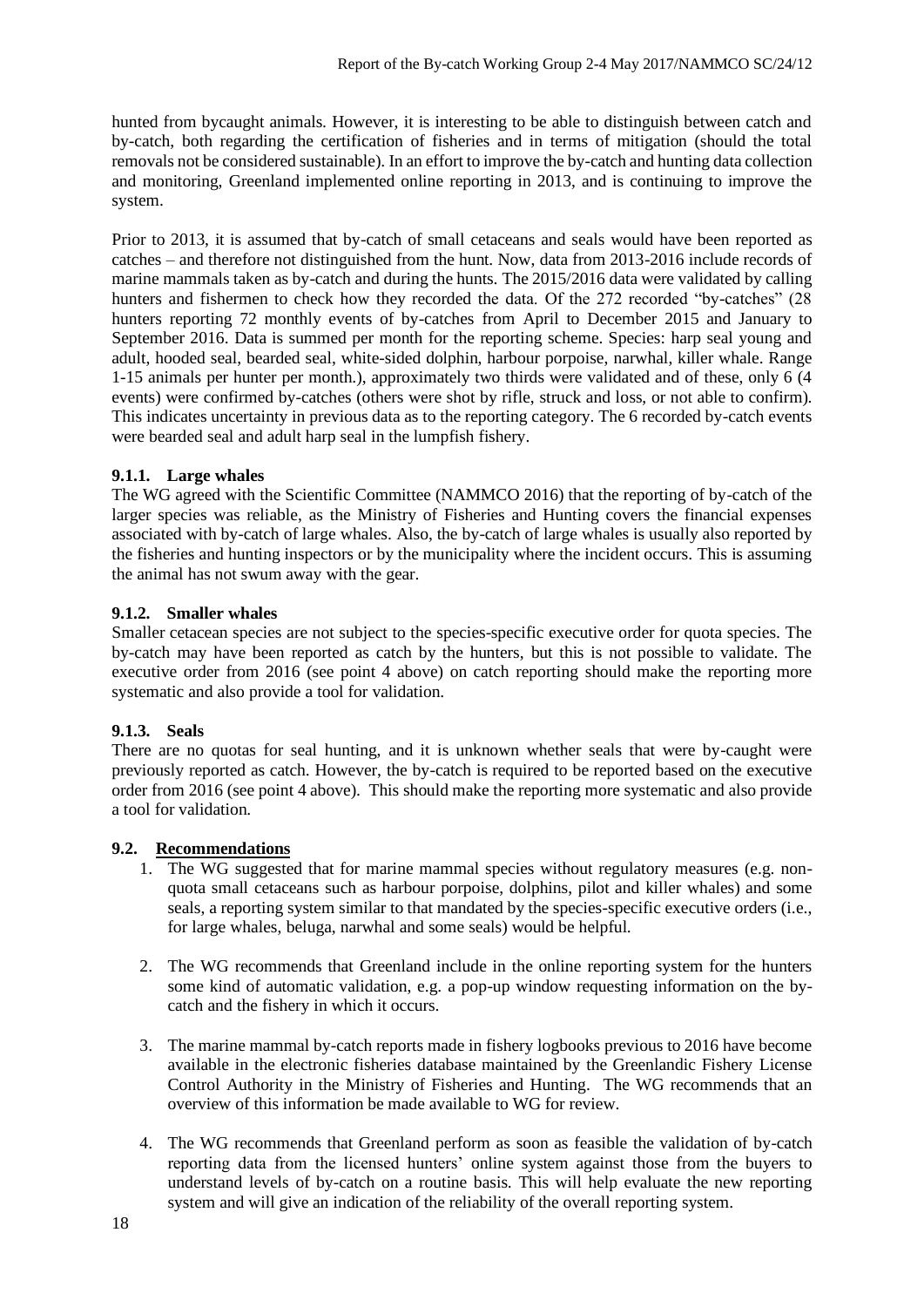5. The WG recommends that data collected by fisheries inspectors be summarized and made available. As the reporting of marine mammal by-catch is included in the protocols of fisheries inspectors, a report of the characteristics of any marine mammal by-catch events, in addition to information on the total fisheries effort, the number of trips observed, and the specific focus of the observation/inspection (fully monitored over the whole trip or just boarded to check gear type) would be helpful.

#### **Suggestions for improving SC/24/BYC/14**

The WG gave suggestions to Greenland that would help improve the tables in SC/24/BYC/14.

#### Table 2 and 3 in SC/24/BYC/14

- Investigate if data is available for other measures of effort instead of/in addition to landings (such as days at sea, trips, etc.)
- Also provide the characteristics of the gears (i.e. mesh size, depth of nets set, etc.)
- For the number of active boats with "N/A" recorded (no data available), look into whether there could be an estimate of effort from the number of licenses or gives the number of licenses as a proxy for effort.
- In the lumpfish fishery, data on the number of licenses are available but this does not indicate the scale of the fishery, hence the WG suggested that Greenland look into whether the number of nets is available for lumpfish. There's now a quota so that may be helpful
- Grid use in the trawls include the information on what type of grid, whether it is mandatory or voluntary, etc.
- Indicate for all fisheries whether the by-catch data reporting is voluntary or mandatory

#### Table 5 in SC/24/BYC/14

- For the pelagic trawls, cetacean by-catch is seen in other areas, so Greenland should specify whether this fishery has had inspectors and still no observed catches, or just no reportings (which is considered unreliable).
- In general, look at all the gear types to identify if they are used in other areas and whether bycatch is seen in those fisheries. This can be used as a general indicator of whether there is risk of by-catch in Greenland.
- Indicate which fisheries have been monitored by fisheries observers and provide the monitoring effort, relative to trips taken.
- Add the mesh size and depth range for the gillnets.
- Include information on temporal overlap of fisheries with marine mammal presence in a column.
- Quantify the number of trips that fisheries inspectors have been on, including trips where the inspector was on board the whole time or if there was only a spot inspection.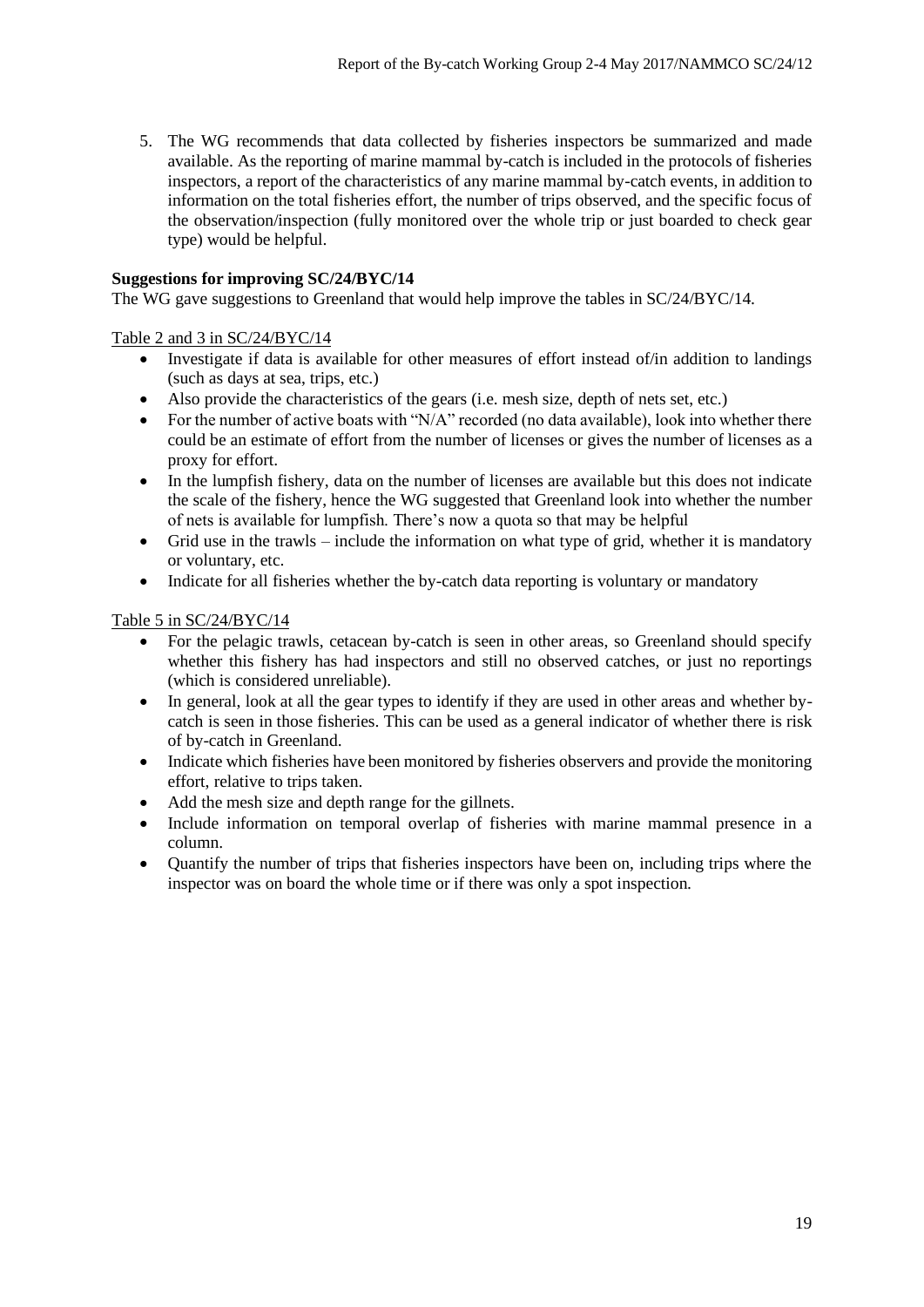| <b>Species</b>       | <b>Areas (West Greenland)</b>                                      | <b>Season</b>                     | Gear type                                                    | <b>Regulation</b>           | *Active<br><b>boats 2016</b> | <i>*Landings in</i><br>tons 2016 | <b>Potential mammalian</b><br>by-catch                            |
|----------------------|--------------------------------------------------------------------|-----------------------------------|--------------------------------------------------------------|-----------------------------|------------------------------|----------------------------------|-------------------------------------------------------------------|
| Shrimp               | Offshore;<br>Inshore Disko Bay                                     | Year round                        | Shrimp trawl                                                 | Licences                    | 15                           | 68,931                           | Low risk. None registered<br>after sorting grid was<br>mandatory. |
| Greenland<br>halibut | 1.000-1.500 m depth off Nuuk &<br>Qeqertarsuaq;                    | Peak in late<br>summer, ends in   | Trawl                                                        | Licences                    | 274                          | 15,609                           | Data from 2016 under                                              |
|                      | Inshore Disko, Uummannaq and<br>Upernavik. Qaanaaq                 | November                          | Gill net/<br>long-line                                       | Open<br>boats/dog<br>sledge | 1000                         |                                  | review                                                            |
| Scallop              | Inshore from Nuuk to<br>Upernavik.                                 | Year round                        | Dredgers                                                     | Licences                    | $\overline{4}$               | 735                              | Low risk. None registered.                                        |
| Snow crab            | Inshore from Upernavik and<br>southwards                           | April - December                  | Crab pots                                                    | Licences                    | 43                           | 2,160                            | Entanglement of humpback<br>and bowhead whales                    |
| Redfish              | <b>Offshore Southwest Greenland</b>                                | June-October                      | <b>Trawlers</b>                                              | Licences                    |                              | 9                                | Unknown, none registred.                                          |
| Cod                  | Mainly inshore<br><b>Offshore SW Greenland</b>                     | Year round, peak<br>June and July | Pound nets,<br>hand lines,<br>long-lines and<br>set gillnets | Licences                    | <b>NA</b>                    | 37,685                           | Entanglement of humpback<br>whales (pound nets)                   |
| Capelin              | Inshore, mostly Disko Bay and<br>further north                     | May-July                          | Handnets                                                     | Licences                    | $\boldsymbol{0}$             | $\mathbf{0}$                     | Very low risk                                                     |
| Atlantic<br>salmon   | Inshore                                                            | August 15 -<br>October 31         | Gill net<br>Open boats                                       | Licences                    | 14                           | $27\,$                           | Unknown, none registred                                           |
| Lumpfish             | Inshore, 59°-72°N                                                  | March $01 - July$<br>15           | Gill net                                                     | Licences                    | <b>NA</b>                    | <b>NA</b>                        | Data from 2016 under<br>review                                    |
| Arctic char          | Fresh water and close to a few<br>rivers in central West Greenland | June $15-$<br>September 25        | Gill net                                                     |                             | <b>NA</b>                    | <b>NA</b>                        | Low risk. None registered                                         |

**Table 2** of SC/24/BYC/14. Overview of main regulated fisheries in West Greenland

\*figures in estimated live weight from Greenland Fishery License Control Authority. Shrimp figures are from 2015. Division between East and West are in some cases based on estimation as quota types on which catches are recorded sometimes include both East and West.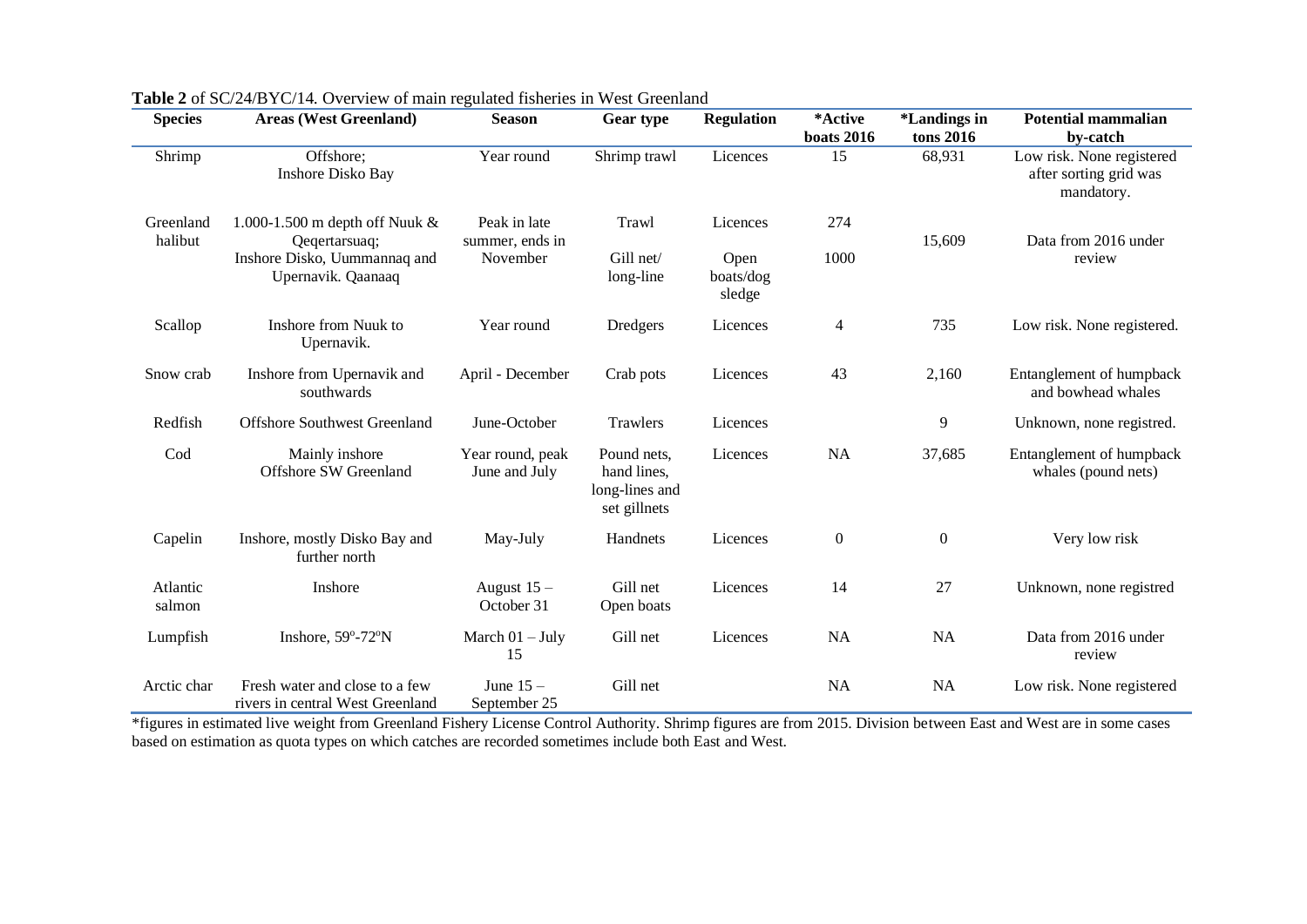| <b>Species</b>       | <b>Areas (East Greenland)</b>           | <b>Season</b>                      | Gear type                                                       | <b>Regulation</b> | *Active<br>boats<br>2005 | <i><b>*Landings</b></i><br>in tons<br>2016 | <b>Potential mammalian</b><br>by-catch                           |
|----------------------|-----------------------------------------|------------------------------------|-----------------------------------------------------------------|-------------------|--------------------------|--------------------------------------------|------------------------------------------------------------------|
| Shrimp               |                                         | Year round; peak<br>Dec-Apr.       | Shrimp trawl                                                    | Licences          | 14                       | 575                                        | Low risk. None registered<br>after sorting grid was<br>mandatory |
| Greenland<br>halibut |                                         | Year round                         | Trawl                                                           | Licences          | 14                       | 8.325                                      | Data from 2016 under review                                      |
| Redfish              | Offshore<br>Irminger Sea                | June-October                       | Trawlers                                                        | Licences          | 12                       | 60                                         | Unknown, none registred                                          |
| Cod                  | Mainly offshore                         | Year round, peak<br>June - July    | Pound nets,<br>hand lines,<br>long lines<br>and set<br>gillnets | Licences          | $\mathbf{1}$             | 14.214                                     | Entanglement of humpback<br>whales (pound nets)                  |
| Capelin              | Offshore<br>$66^{\circ} - 69^{\circ}$ N | Offshore:<br>June 20 - April<br>30 | Purse seines                                                    | Licences          | $\overline{2}$           | $\overline{0}$                             | Unknown, none registred                                          |
| Lumpfish             |                                         | March 01-July<br>15                | Gill net                                                        | Licences          | <b>NA</b>                | NA                                         | Data from 2016 under review                                      |
| Mackerel             |                                         | June $-$ August                    | Trawl                                                           | Licenses          | NA                       | 36,211                                     | Unknown, none registred                                          |
| Herring              |                                         | July-August                        | Trawl                                                           | Licenses          | <b>NA</b>                | <b>NA</b>                                  | Unknown, none registred                                          |

## **Table 3** of SC/24/BYC/14. Overview of main regulated fisheries in East Greenland

\*figures in estimated live weight from Greenland Fishery License Control Authority. Shrimp figures are from 2015. Division between East and West are in some cased based on estimation as quota types on which catches are recorded sometimes include both East and West.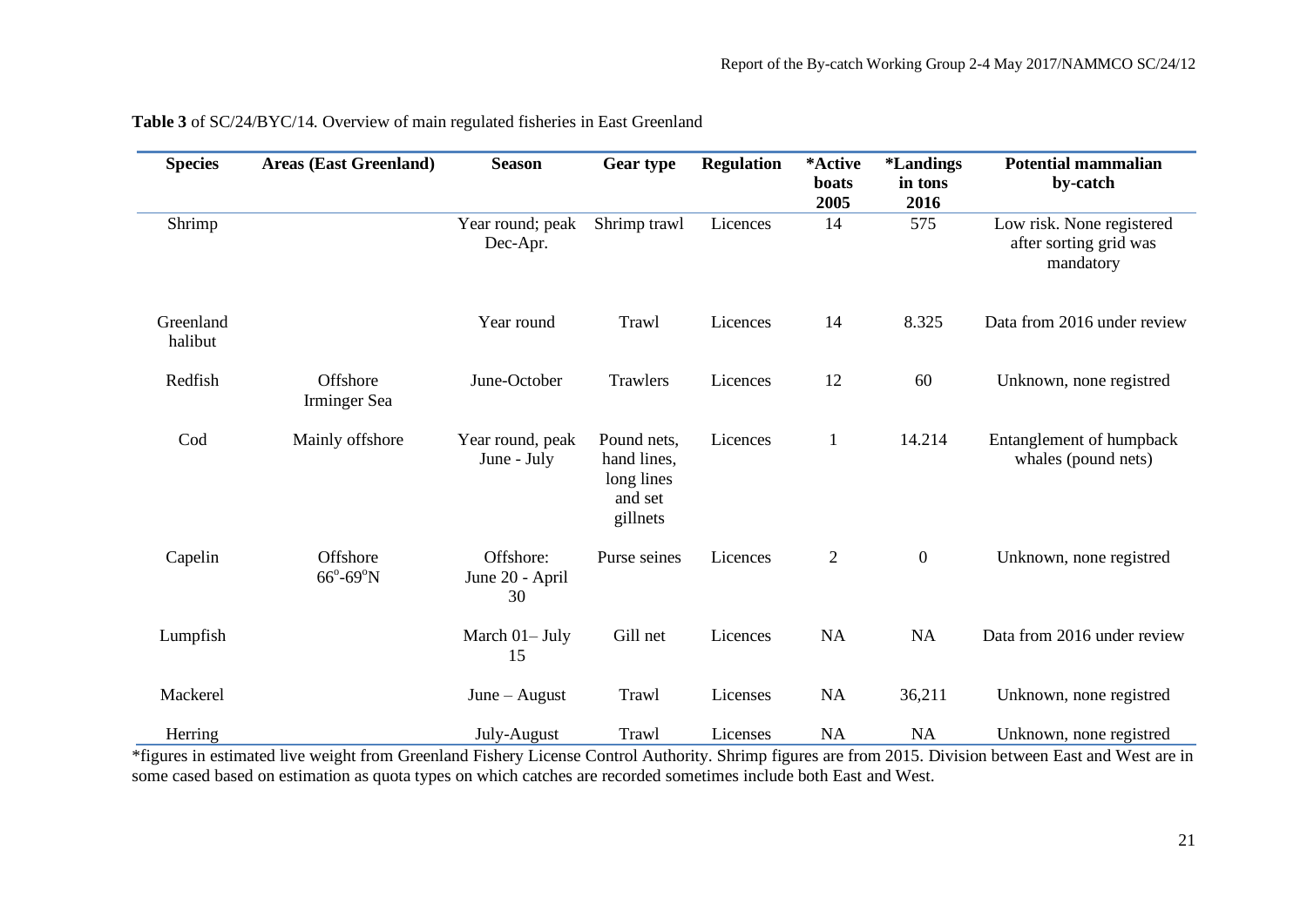| <b>Gear type</b> | <b>Estimated</b><br>risk | <b>Comments</b>                                                          |
|------------------|--------------------------|--------------------------------------------------------------------------|
| <b>Bottom</b>    | Green                    | Low risk. No by-catch registered.                                        |
| dredges          |                          |                                                                          |
| <b>Bottom</b>    | Yellow                   | Cetaceans follow the vessels and catches what falls out of the trawls.   |
| trawl            |                          | Grid is not mandatory for halibut bottom trawling, but is used in some   |
|                  |                          | cases to avoid Greenland shark. No by-catch registered.                  |
| Shrimp           | Green                    | Low risk. None registered after sorting grid was mandatory.              |
| trawl            |                          |                                                                          |
| Crab pots        | Yellow                   | Entanglement of humpback and bowhead whales reported.                    |
| Pelagic          | Green                    | Large pelagic trawls are dragged at high speed in the surface, potential |
| trawl            |                          | for by-catches. No by-catch registered.                                  |
| Gill nets        | Red                      | Footnote <sup>3</sup>                                                    |
| Long-line        | Green                    | No by-catch registered.                                                  |
| Pound nets       | Red                      | By-catch of large whales reported.                                       |
| Hand lines       | Green                    | No by-catch registered.                                                  |
| Seine            | Green                    | Large fishing gear, potential for by-catches. No by-catch registered.    |

|  |  |  |  |  |  |  | Table 5 of SC/24/BYC/14 Estimated grouping of mammalian by-catch risk |
|--|--|--|--|--|--|--|-----------------------------------------------------------------------|
|--|--|--|--|--|--|--|-----------------------------------------------------------------------|

#### **10. OTHER BUSINESS**

#### **Mitigation measures in Greenland**

The WG discussed a few possible mitigation measures that could be implemented in Greenland.

Greenland has had incidents of whales caught in lines for snow crab pots. Whales are also seen dragging the gear, which could also be from other areas and not Greenlandic gear. In the US large whales are often documented entangled in lobster pot lines. Several mitigation measures have been tested or implemented in the US fishery, including the use of weak links, but none has so proved unequivocally successful.

Whales are also seen caught in pound nets in Greenland. The WG noted that this has been an issue in Newfoundland, Canada, where acoustic deterrent devices were first trialled to prevent whales from becoming entangled in coastal trap nets. The WG suggested that Greenland contact Whale Release and Strandings in Newfoundland, or the Fisheries and Marine Institute of Memorial University of Newfoundland (Paul Winger) for more information.

The WG noted that for sea turtles caught in the leaders in pound nets, they have had success with fishing only the bottom of the net, i.e., keeping the net in the lower 1/3 of the water column. This results in less gear in the water to entangle the turtles, but it is unknown whether this would work for other fisheries, or for whales.

# **General Business**

The WG recognizes that while it has recommended that marine mammal by-catch reporting is made mandatory in commercial logbook systems for vessels of all sizes, this information is not reliable without validation, which is difficult. While logbook reporting can be useful for qualitative indicators, the most reliable means to obtain information on by-catch is via dedicated monitoring by fisheries observers or electronic monitoring.

#### **Aquaculture**

There are ca 900 fish farms in Norway, however there are no reports of seals shot (Coastal Seals WG,

<sup>22</sup> <sup>3</sup> North Atlantic Marine Mammal Commission; Management Committee Working Group on Bycatch. National Progress Reports: Bycatch Reporting for 2005. NAMMCO/16/MC/BC/4.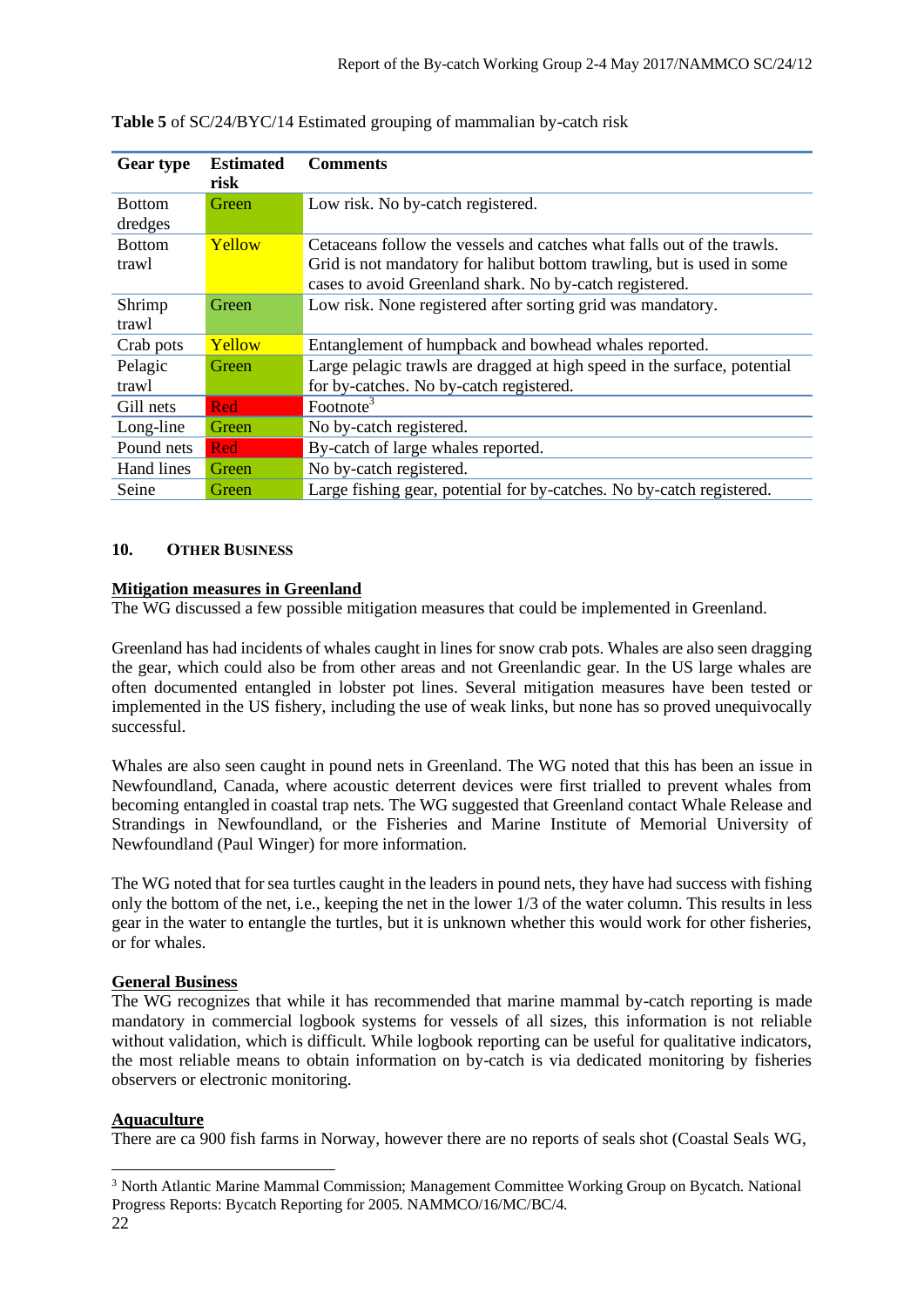NAMMCO 2016). The WG noted that this seems very unlikely given the levels of interactions seen between seals and fish farms in other countries. The Directorate is working on improving reporting, however Norway informed the WG that previous studies did not show issues with seals, but instead identified interactions with otters. Additionally, devices used to deter seals around the fish farms are being used to limit seal-fish farm interactions. Nevertheless, the WG encouraged the work of the Directorate to obtain improved data on the numbers of seals shot at fish farms. The WG also suggested that Norway should look at the numbers of fish mortalities at the fish farms that have been attributed to seals. If these are low, that would suggest that measures to minimise depredation are working; however if there are lots of mortalities due to seals, there are likely interactions (e.g., seals being shot).

#### **Electronic Monitoring**

Lotte Kindt-Larsen, DTU AQUA (Institut for Akvatiske Ressourcer, Lyngby Copenhagen), who was visiting, kindly agreed to make an *ad hoc* presentation about Remote Electronic Monitoring (REM) of by-catch (fish, birds and marine mammals), with which she has worked since 2008 in different regimes. Her presentation focussed on the monitoring of marine mammal by-catch. She described the system that has been developed for, and in co-operation with DTU Aqua with Anchor Lab [\(http://www.anchorlab.dk/\)](http://www.anchorlab.dk/), its characteristics, possibilities and constraints. The REM system recorded time, GPS position and closed-circuit television (CCTV) footage of all hauls. REM data could be used to identify fishing grounds, quantify fishing effort and document marine mammal by-catch. The time for videoing the tapes was reduced for marine mammals, as for such large animals the tape can be reviewed at high speed. DTU AQUA tried but abandoned the idea of developing automatic recognition software. Kindt-Larsen was overall very positive about REM for monitoring by-catch, particularly of marine mammals, and with the system that was finally adopted, which was cheap compared to others and to using observers, easy to set up even on small boat, and adaptable. The REM systems in use were connected on-line, which, among others, allowed Kindt-Larsen to check for and adjust their functioning and settings from her office.

#### 11. NEXT **MEETING**

- 1. For all countries:
	- Provide information on all fisheries and gear types operating in the country, with levels of effort in each, and whether they are monitored for marine mammal by-catch. NAMMCO will provide a table of requested fields for countries to populate.
	- Provide any information on observed trips, following a format provided by NAMMCO as above.
	- Providing any new by-catch estimate(s) for review.
- 2. For Norway and Iceland, recommended revisions to the by-catch estimates presented at this meeting should be provided to the WG before the next Harbour Porpoise and Coastal Seals assessment meetings.
- 3. For Greenland, provide a progress report on recommendations 1 and 2 and data on Recommendations #3, 4 and 5.
- 4. For Faroes, provide data on Recommendation #2.3, and a progress report and/or data on Recommendation #1 and #2.1, 2.2 and 2.4.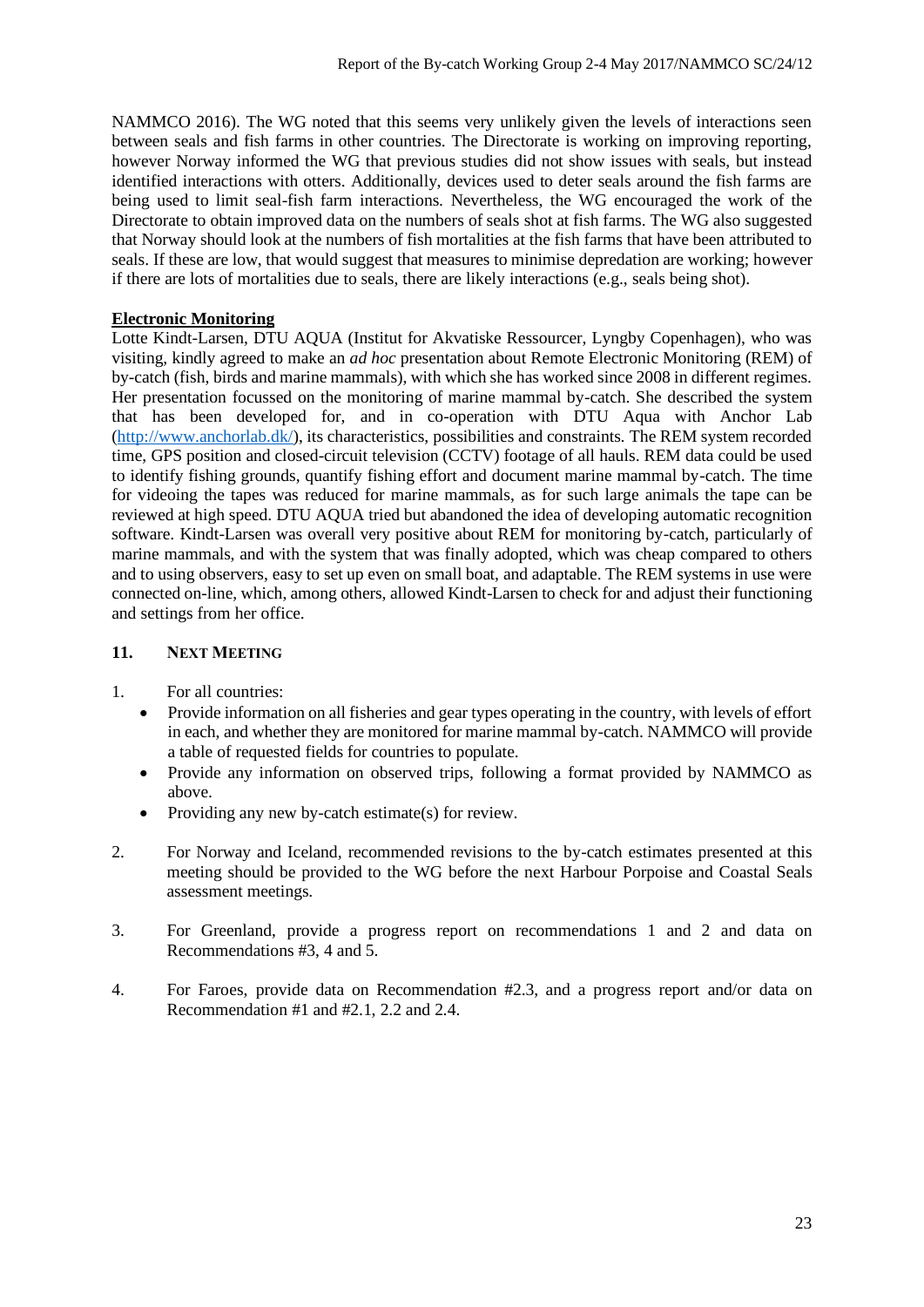#### **References**

- Bjørge A, Skern-Mauritzen M and Rossman MC (2013) Estimated bycatch of harbour porpoise (*Phocoena phocoena*) in two coastal gillnet fisheries in Norway, 2006-2008. Mitigation and implications for conservation. *Biological Conservation* 161: 164-173.
- Gilles A, Gunnlaugsson Th, Mikkelsen B, Pike DG, Vikingsson GA (2011). Harbour porpoise *Phocoena phocoena* summer abundance in Icelandic and Faroese waters, based on aerial surveys in 2007 and 2010. NAMMCO SC/18/AESP/11.
- Hauksson E, Ólafsson HG and Granquist S (2014) *Talning útselskópa úr lofti haustið 2012* (Counting grey seal pups from the air in Fall 2012) (In Icelandic with English abstract). Veiðimálastofnun VMST/14050

NAMMCO (2016) Report of the 23rd meeting of the Scientific Committee. Tromsø, Norway.

- Pálsson ÓK, Gunnlaugsson Th and Ólafsdóttir D (2015) By-catch of sea birds and marine mammals in Icelandic fisheries (In Icelandic with English abstract). Marine Research in Iceland no. 178.
- Þorbjörnsson JG, Hauksson E, Sigurdsson GM and Granquist SM (2017) Aerial census of the Icelandic harbour seal (*Phoca vitulina*) population in 2016: Population estimate, trends and current status. Report of the Marine and Freshwater Institute (Iceland), HV 2017-009, ISSN 2298-9137.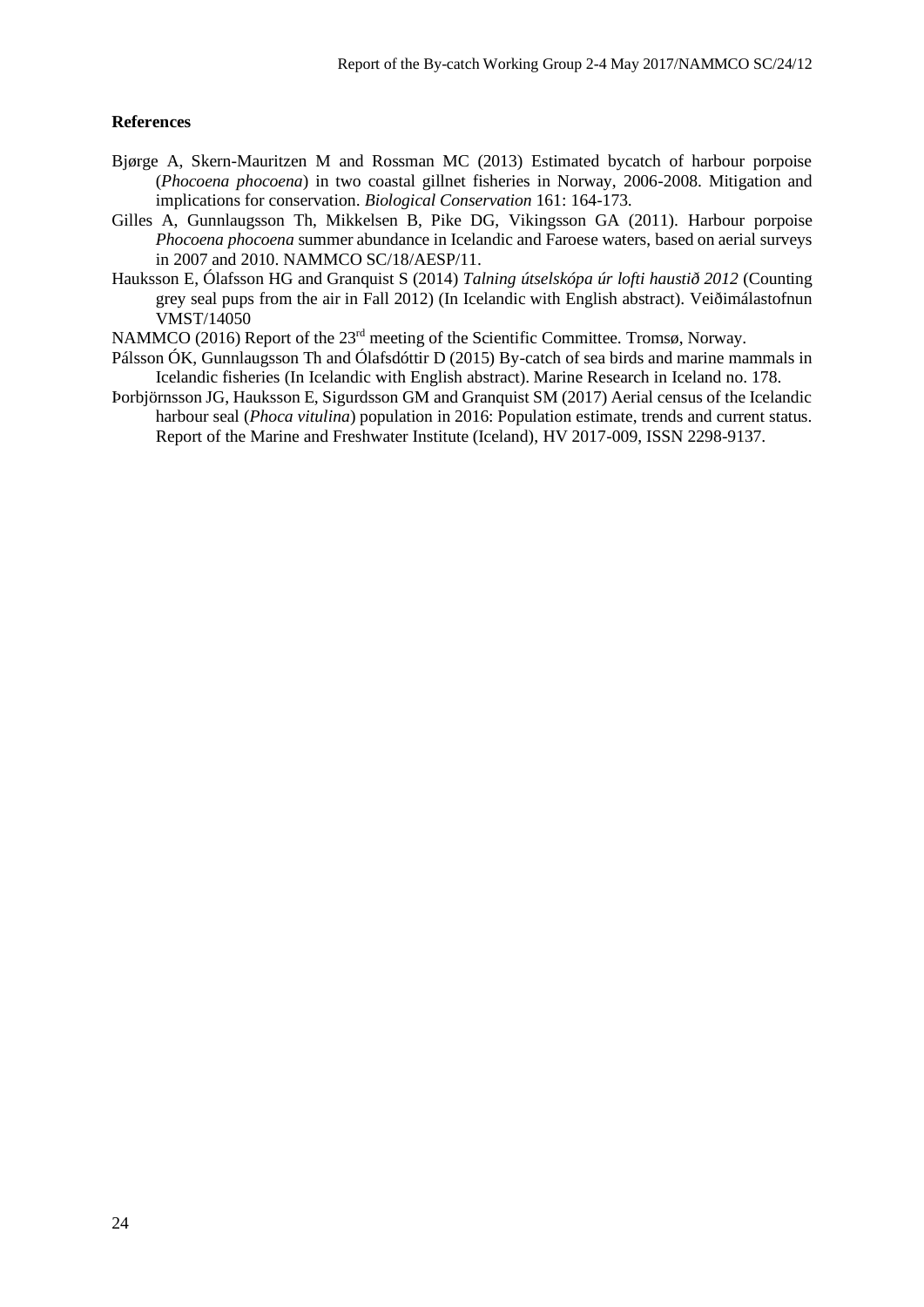#### **Appendix 1:** Technical comments on Norwegian by-catch estimates

#### Comments on Data Inputs to Models:

**1**. Questions remain about what exactly is in the CRF data and what were used to extrapolate the estimates. First, the group is concerned that the landings data used do not reflect all the landings from gillnet fishing activity in the area.

#### *From SC/24/BYC/Info07 (Moan thesis):*

"The CRF did not target cod and monkfish exclusively; other commercially important species (such as saithe (*Pollachius virens,* L. 1758), mackerel (*Scomber scombrus*, L. 1758), herring (*Clupea harengus*, L. 1758), haddock (*Melanogrammus aeglefinus*, L. 1758), and many more) were frequently fished as well. In the period 2006 – 2015, cod catches constituted 44.9% of total landings, and monkfish a mere 2.7%."

The WG suggested that estimates of by-catch rates be made for fixed gillnet gear, and include all landings from Directorate, not just cod and monkfish, and be stratified by time and area. Partitioning into mesh size groups would reduce variance around the by-catch rates even further. If mesh size is not available in the Directorate of Fisheries data, mesh size can be inferred from catch composition, which is correlated to mesh size and can serve as a proxy.

**2**. It would be helpful to see summary tables of the CRF data and the MRF data. Specifically, a summary of total landings by species for gillnet vessels fishing in the 8 statistical areas, grouped by vessel length. From the CRF data, similar information, plus observed by-catch.

**3**. The sampling unit is unclear in the analysis.

On pg 20: "Assuming each fishing trip is associated with the hauling of one set of nets (that have soaked for approximately 24 hours) in one location, then we may consider each fishing trip as one "event"".

Is the sampling unit a full trip (which consists of several net hauls), or a single haul?

#### **4.** Correlated data/vessel bias:

Pg 59: "One assumption underlying the entire analysis is that the data collected by this segment of about 20 of the approximately 6000 fishing vessels was representative for the whole fleet. This, however, is an unrealistic assumption. We may expect that different fishing vessels exhibit unique fishing patterns. Different vessels may tend to frequent the same particular fishing sites, use one specific kind of gear, fish at particular depths, specialize in one particular catch species, etc. A consequence of these vesselspecific fishing patterns is that observations associated with the same vessel most likely are correlated, and not independent, as is assumed."

The sample fleet is a relatively small number of boats compared to whole fleet (40 of 6,000). It would be helpful to evaluate bias in the sampling frame from individual vessel effects.

For future data collection, the WG suggested that Norway should build in mechanisms for random selection in contracting process, perhaps renewing contracts for the same vessel over a longer time period, ie. if vessel A fishes in year 1 that vessel wouldn't be allowed to compete again until year 4, etc.

**5**. Examine a time series of coastal gillnet trips by year and area to see how constant the effort has been, because patterns in the total effort can help interpret results, and to check effect of pooling over several years of data.

#### Comments on By-catch Estimation:

**6**. The WG had concerns about the bootstrap methodology (see pg 60):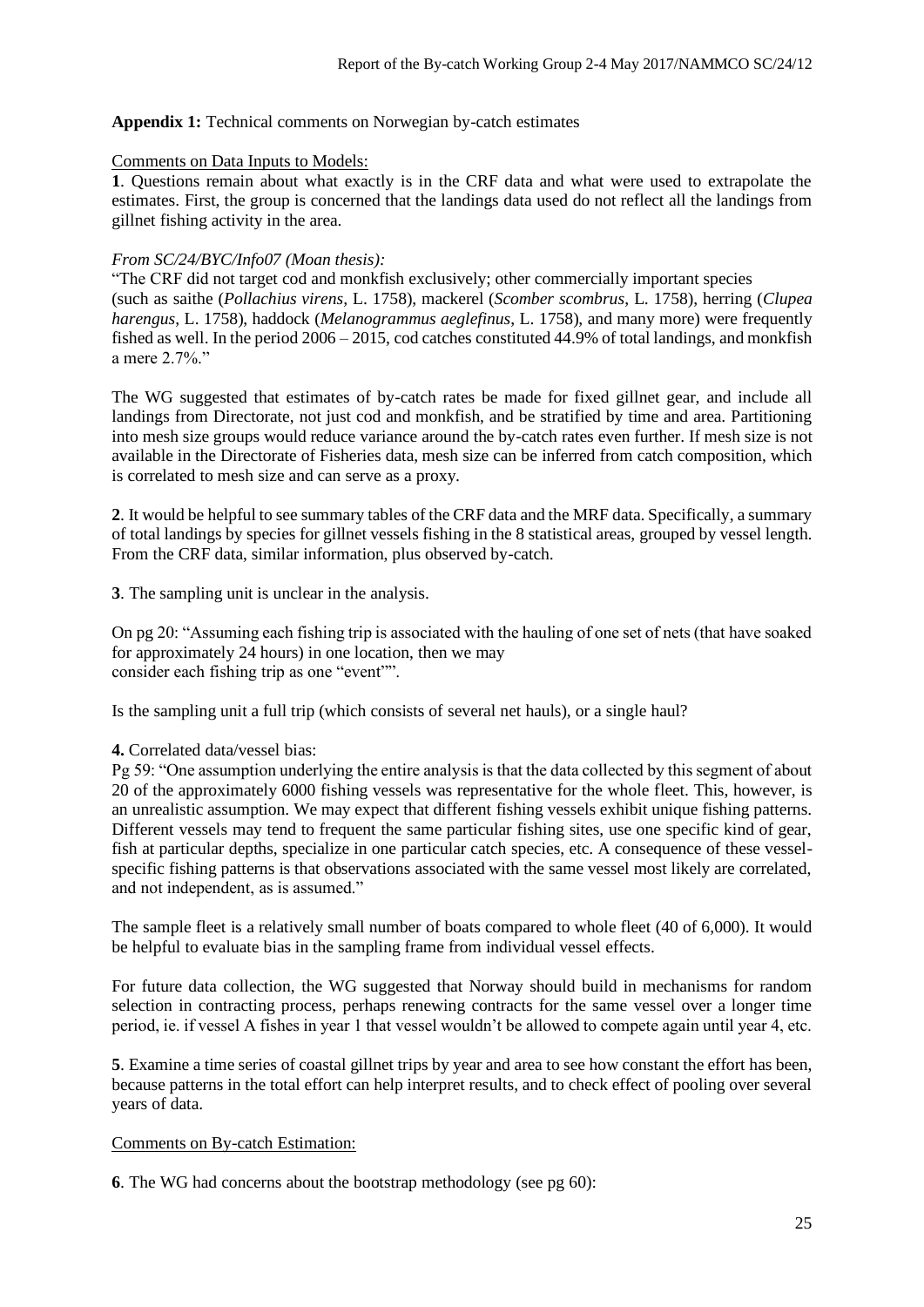It appears as if the bootstrap unit might have been a stratum, rather than the sample observation, which is the trip (or haul? See comment #3). Bootstrapping grouped records (as in a stratum) will underestimate the variance. Also, confidence intervals can be derived directly from bootstrap replicates, not from standard error around the replicates.

**7**. The WG also recommends the authors revisit the equation on pg 17, which adds a 1 to the denominator to avoid dividing by 0. However, the text reads as if the issue is 0 by-catch in numerator, which would be a zero by-catch rate, and not a problem. Adding a 1 to the denominator may inflate the by-catch estimate if the catch is  $< 1$  ton.

**8**. The WG had concerns about the post-hoc stratification in the ratio estimates. Normally data should be stratified based on *a priori* biological assumptions, rather than patterns in the data. Perhaps the authors could define 'areas' based on patterns in porpoise or seal abundance and behaviour, rather than administrative fishing boundaries. Otherwise the authors should provide rationale for the stratification scheme, other than what has been provided, on pg 13.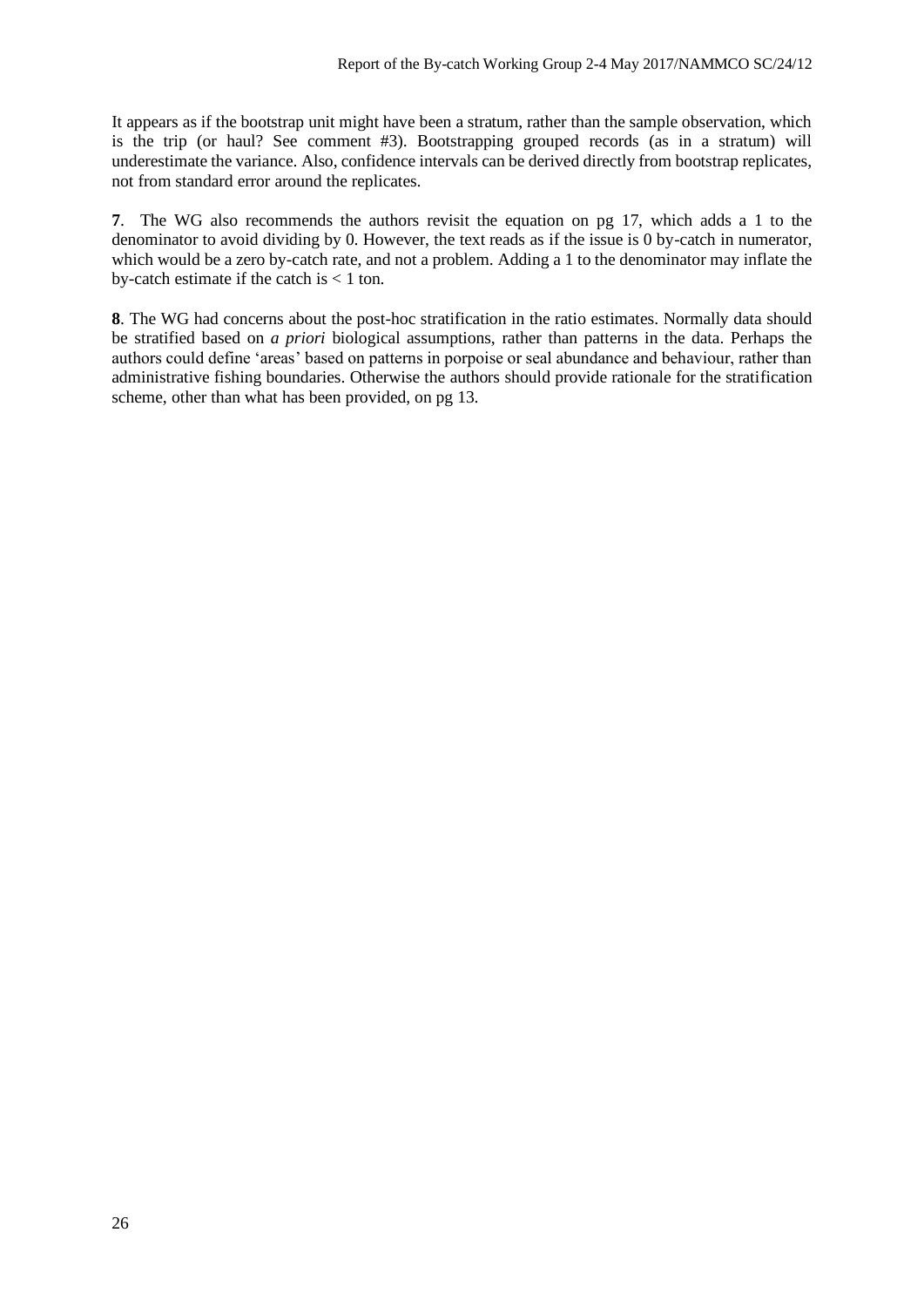#### **AGENDA**

#### 1. CHAIRMAN WELCOME AND OPENING REMARKS

- 2. TERMS OF REFERENCE
	- 1. *Review the Norwegian harbour and grey seals and harbour porpoise by-catch data and estimates;*
	- 2. *Review the Icelandic lumpfish and cod gillnet fishery by-catch data and estimates;*
	- 3. *Review the situation in the Faroese mid-water trawling - precise fleet description, by-catch risk and reporting; methods for improving the situation;*
	- 4. *Review the information from Greenland on reporting of by-catch for the different species.*
- 3. ADOPTION OF AGENDA
- 4. APPOINTMENT OF RAPPORTEURS
- 5. REVIEW OF AVAILABLE DOCUMENTS AND DATA
- 6. NORWAY
	- 6.1. By-catch data
	- 6.2. Fisheries and effort data
	- 6.3. Extrapolation method
	- 6.4. Evaluation of by-catch estimates
	- 6.5. Recommendations
- 7. ICELAND
	- 7.1. By-catch data
	- 7.2. Fisheries and effort data
	- 7.3. Extrapolation method
	- 7.4. Evaluation of by-catch estimates
	- 7.5. Recommendations
- 8. FAROESE
	- 8.1. Fleet description, including effort data
		- 8.1.1.Mid-water trawling
		- 8.1.2.Other
	- 8.2. Bycatch information
	- 8.3. Data gaps
	- 8.4. Recommendations
- 9. GREENLAND
	- 9.1. By-catch reporting and reliability
		- 9.1.1.Large whales
		- 9.1.2.Smaller whales
		- 9.1.3.Seals
- 10. OTHER BUSINESS
- 11. NEXT MEETING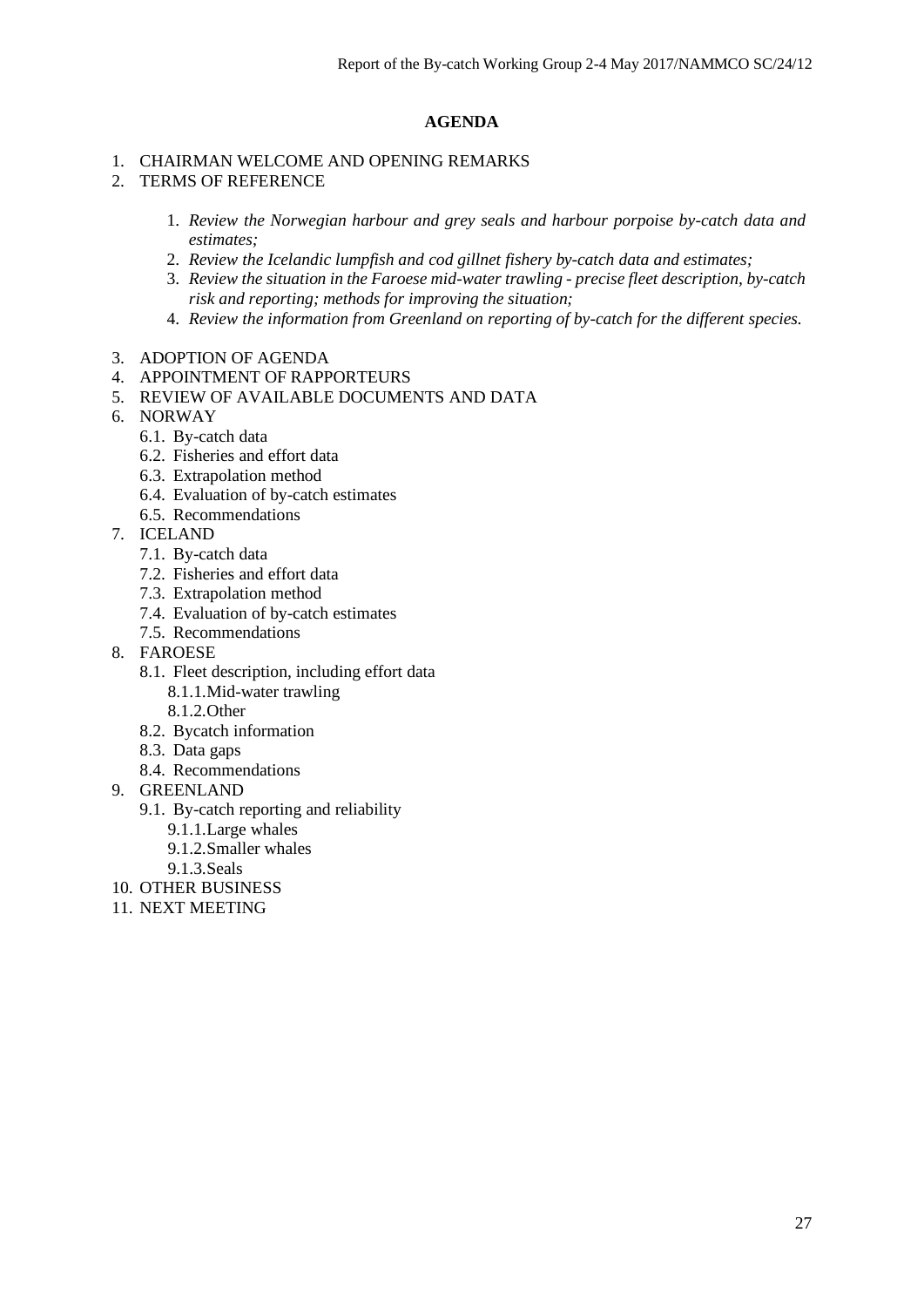#### **LIST OF PARTICIPANTS**

Arne Bjørge (Invited Expert) Institute of Marine Research PO Box 1064, Blindern N-0316 Oslo, Norway Phone: +47 22958751 [arne.bjoerge@imr.no](mailto:arne.bjoerge@imr.no)

Geneviève Desportes (Secr., Convenor) **NAMMCO** PO Box 6453 N-9294 Tromsø, Norway Mobile: +47 95021228 [genevieve@nammco.no](mailto:genevieve@nammco.no)

Thorvaldur Gunnlaugsson (SC) Marine Research Institute PO Box 1390 IS-121 Reykjavik, Iceland Phone: +354 5752080 [thorvaldur.gunnlaugsson@hafogvatn.is](mailto:thorvaldur.gunnlaugsson@hafogvatn.is)

Rolf Harald Jensen (2 May 17 only) Head of Section Overvåkingstjenesten Directorate of Fisheries Tromsø, Norway Mobile: +47 917 96 533 [rolf-harald.jensen@fiskeridir.no](mailto:rolf-harald.jensen@fiskeridir.no)

Nette Levermann (videoconference, 3 May) Ministry of Fisheries, Hunting and Agriculture Greenland Home Rule POB 269 DK-3900 Nuuk, Greenland Phone: + 299345344 [NELE@nanoq.gl](mailto:NELE@nanoq.gl)

Marjorie Lyssikatos (External Expert) National Marine Fisheries Services Northeast Fisheries Science Center United States [Statesmarjorie.lyssikatos@noaa.gov](mailto:Statesmarjorie.lyssikatos@noaa.gov)

Bjarni Mikkelsen (SC) Museum of Natural History V. U. Hammersheimbsgøta 13 FO-100 Tórshavn, Faroe Islands

Phone: + 298 790576 [bjarnim@savn.fo](mailto:bjarnim@savn.fo)

Kimberly Murray (Chair, External Expert) NOAA/Northeast Fisheries Science Centre 166 Water Street Woods Hole, MA 02543 USA Phone: +1 508-495-2197 [kimberly.murray@noaa.gov](mailto:kimberly.murray@noaa.gov) 

Simon Northridge (External Expert) Scottish Oceans Institute University of St Andrews [spn1@st-andrews.ac.uk](mailto:spn1@st-andrews.ac.uk)

Jill Prewitt (Secretariat) **NAMMCO** PO Box 6453 N-9294 Tromsø, Norway Mobile: +47 95487348 [jill.prewitt@nammco.no](mailto:jill.prewitt@nammco.no)

Guðjón Sigurdsson Marine Research Institute PO Box 1390 IS-121 Reykjavik, Iceland Phone: [gudjon.mar.sigurdsson@hafogvatn.is](mailto:gudjon.mar.sigurdsson@hafogvatn.is)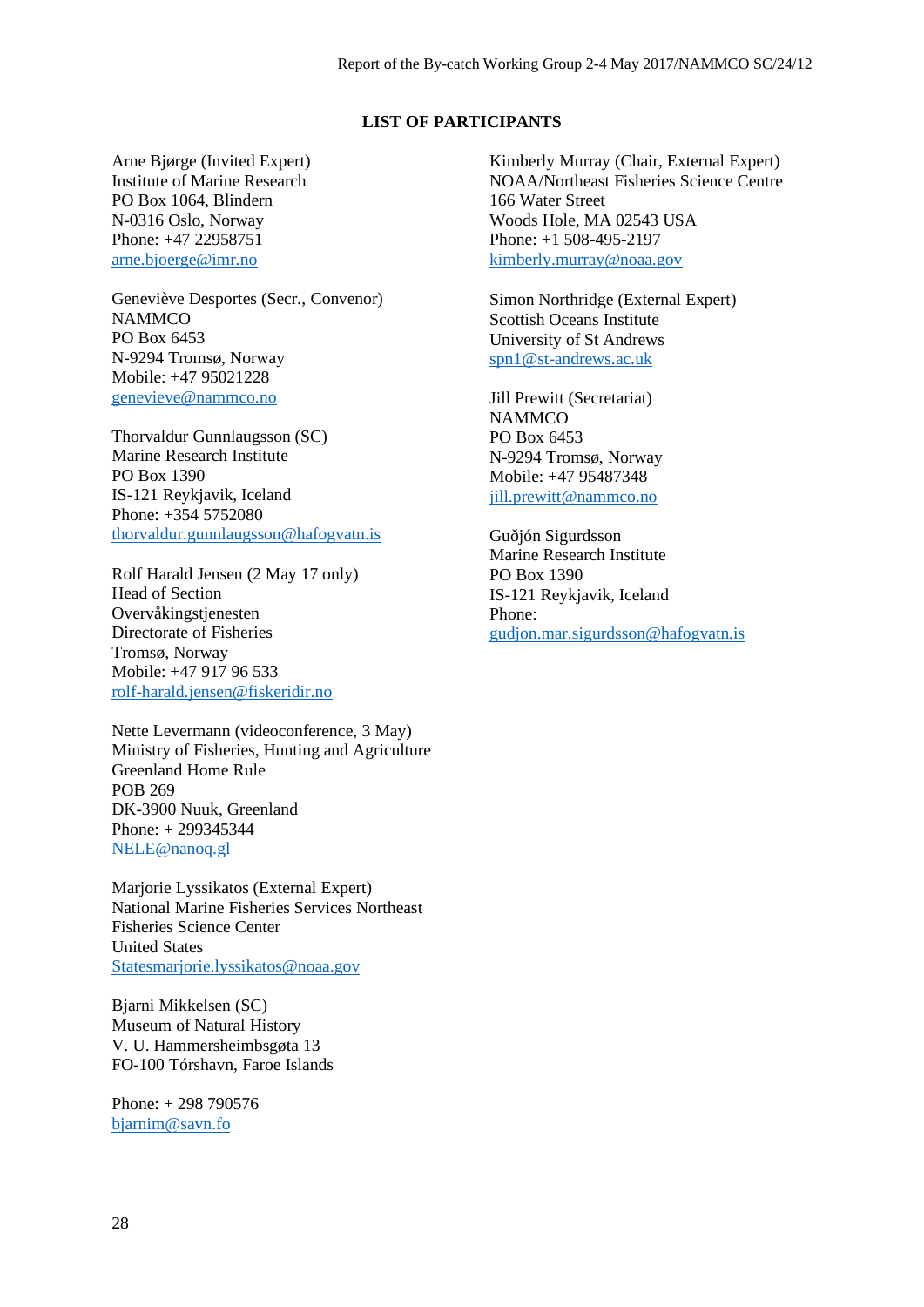# **LIST OF DOCUMENTS**

# **Working Documents**

| Number:        | <b>Title</b>                                                             |
|----------------|--------------------------------------------------------------------------|
| SC/24/BYCWG/XX |                                                                          |
| 01             | Draft Agenda                                                             |
| 02             | Participants List                                                        |
| 03             | Lumpfish Effort Iceland 2016                                             |
| 04             | <b>Mammal Data Iceland Gillnets</b>                                      |
| 05             | Mammal Data Iceland Lumpfish                                             |
| 06             | Some background information for the Icelandic datasets (papers 03,04,05) |
| 07             | Bycatch of grey and harbour seals in Norway                              |
| 08             | Bjørge Moan Revised estimates of bycatch of harbour porpoise             |
| 09             | Document List                                                            |
| 10             | Incidental by-catch of marine mammals in Icelandic waters                |
| 11             | Gill net fisheries in Norway for the period 20160101-20170428            |
| 12             | Overview from cases of bycatch with Humpback- and Killer whales in       |
|                | purse seine fisheries for Herring                                        |
| 13             | Fisheries in Faroese waters and potential bycatch risk of marine mammals |
| 14             | Review of existing knowledge on marine mammal bycatch in Greenland       |

# **For Information Documents**

| Number:        | <b>Title</b>                                                           |
|----------------|------------------------------------------------------------------------|
| SC/24/BYCWG/XX |                                                                        |
| Info01         | Bycatch WG Report 2016                                                 |
| Info02         | Bjørge et al. 2013. Bycatch of harbour porpoises                       |
| Info03         | <b>ICES_WGBYC Report 2016</b>                                          |
| Info04         | <b>ICES WGBYC Report 2015</b>                                          |
| Info05         | ASCOBANS 2015-Consolidated Bycatch Recommendation to EU                |
| Info06         | ICES_Protected species bycatch_Final Advice_April15-2016               |
| Info07         | Andre Moan 2016 Bycatch of harbour porpoise harbour seal and grey seal |
|                | in Norwegian gillnet fisheries                                         |
| Info08         | Review on existing knowledge about marine                              |
|                | mammal by-catch in Greenland                                           |
| Info09         | By-catch of sea birds and marine mammals                               |
|                | in Icelandic fisheries                                                 |
| Info10         | US MMPA Fish and Fish Product Import Provisions of the Marine          |
|                | Mammal Protection Act; Final Rule                                      |
| Info11         | Report of the NAMMCO Coastal Seals WG March 2016                       |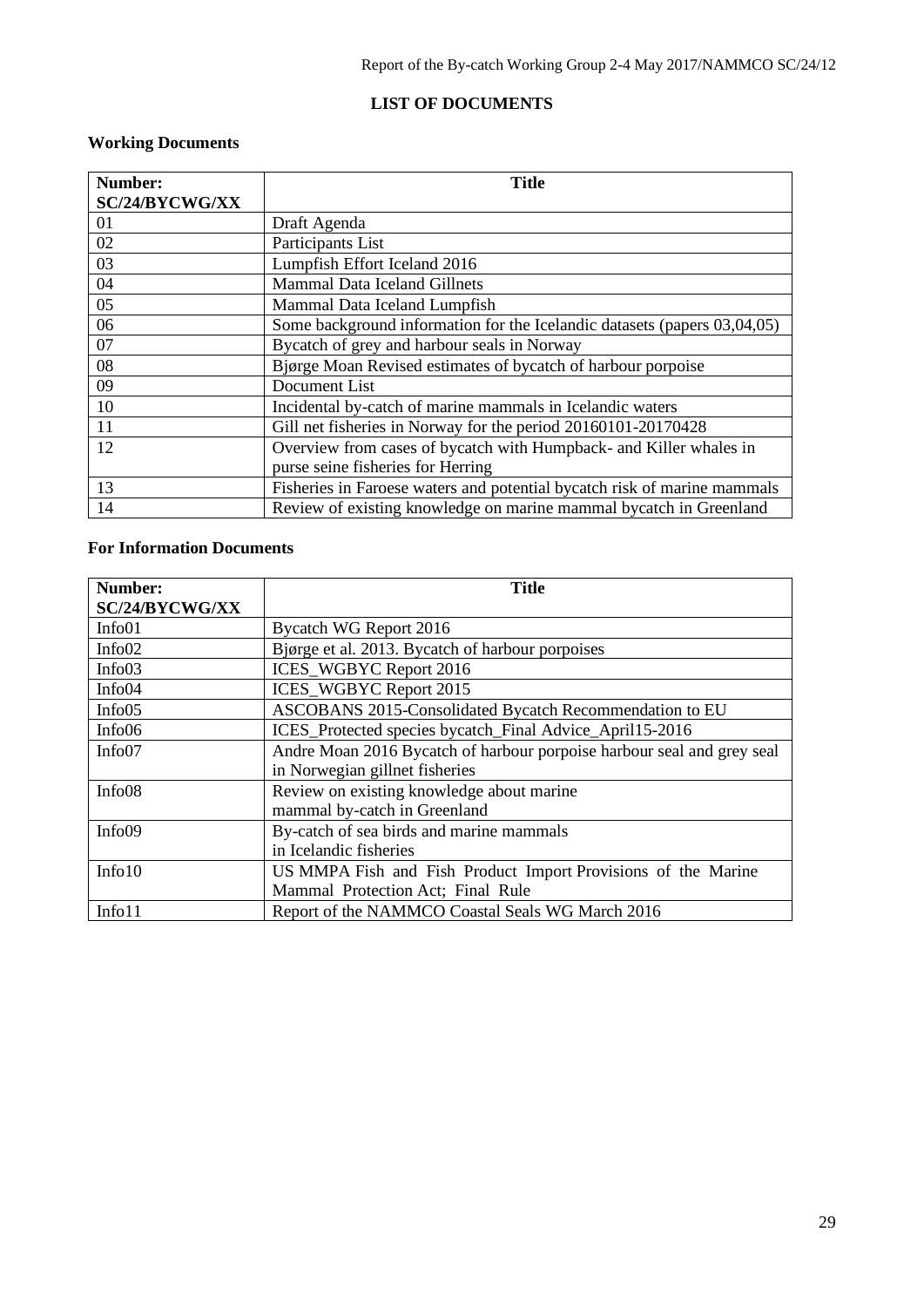



# UTTANRÍKIS- OG MENTAMÁLARÁÐIÐ

MINISTRY OF FOREIGN AFFAIRS AND CULTURE

**NAMMCO** Att. Dr Geneviève Desportes, General Secretary Sykehusveien 21-23 N-9294 Tromsø Norway

Tórshavn 8 April 2020

Dear Genevieve,

I refer to the Report of the NAMMCO Scientific Committee Working Group on By-Catch of 4 May 2017 and the subsequent Report of the Scientific Committee of November 2017.

It has recently been drawn to my attention that due to technical reasons relating to the introduction and testing of electronic logbooks onboard fishing vessels flying the flag of the Faroe Islands, a fictive registration of a pod of 5 killer whales by-caught in a single trawl was mistakenly recorded as official data in 2016. As a result, the above-mentioned Scientific Committee Working Group meeting report (in particular sections 8.1.and 8.2) assesses the extent and risk of by-catch in Faroese fisheries on an incorrect basis.

This error was rectified in the records of the Faroe Islands Fisheries Inspection on 21 November 2018. Please find attached the relevant corrigendum note of the Faroe Islands Fisheries Inspection.

We greatly regret having provided, albeit unwittingly, inaccurate information as a basis for the work carried out by the Working Group in 2017.

In the interests of full transparency and accuracy, I hereby kindly request the Secretariat to add this letter and the attached corrigendum note to the above-mentioned reports, as well as to circulate this information to other NAMMCO Members and the Scientific Committee.

Yours sincerely,

Pall Noly

Páll Nolsøe

Head of Delegation to the Council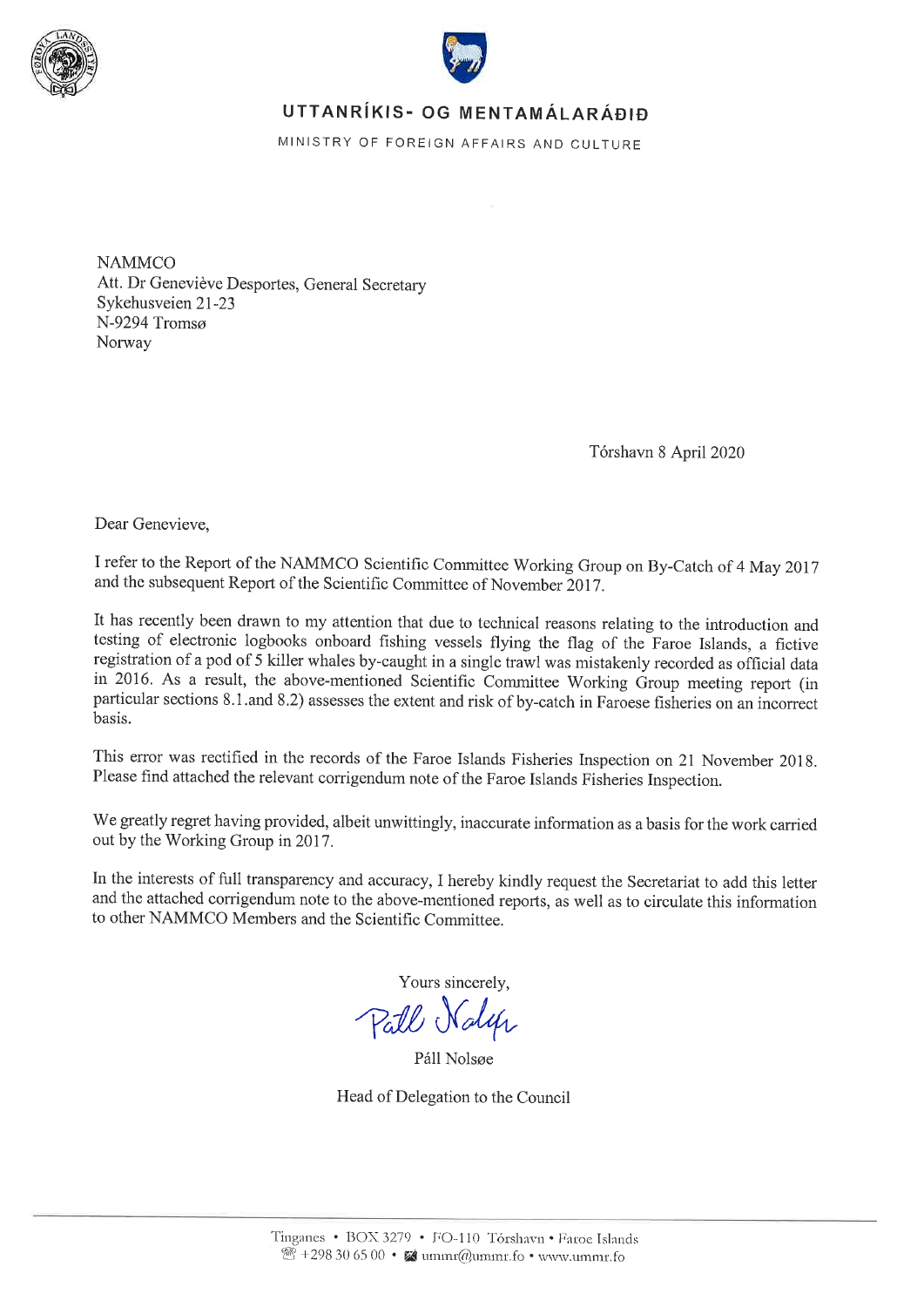

# **Ministry of Foreign Affairs & Culture Mr. Páll Nolsøe Head of Delegation of the Faroe Islands to NAMMCO**

**Date 01-04-2020**

# **Registration of marine mammal by-catch in the Faroe Islands Fisheries Inspection catch database**

The Faroe Islands Fisheries Inspection has evaluated all the by-catch data available from vessel logbooks - electronic logbooks and the traditional fishing logbook – during the period 2013 - 2018.

After this evaluation it has been clear, that there has been made some mistakes, where vessels applying the electronic logbook in a test period have reported by-catch of marine mammals. This information has by an oversight been registered as marine mammal bycatch data in the Faroe Islands Fisheries Inspection catch database.

The introduction of electronic logbooks on board Faroese fishing vessels began graduallly in 2013. In the testing period from 2013 to 2018, all masters were instructed how to apply the electronic logbook and how to record marine mammal by-catch, if it occurred in the relevant fisheries. The testing was made when the electronic logbooks were installed on board the vessels, and the vessels were consequently not fishing, but at the quayside. The testing continued when a new master came on board. Every master had to use the test button "marine mammals", and some masters used it several times, to see how it functioned.

On 26 January 2016 a vessel reported a by-catch of 5 killer whales. However, the vessel was not fishing but at the quayside testing the electronic logbook. This misreporting was by an oversight registered in the Faroe Islands Fisheries Inspection catch database.

It is hereby confirmed that on 21 November 2018 this misreporting of marine mammal bycatch in the test period was deleted from our inspection files, and the catch database revised accordingly.

For ease of reference please find enclosed hereto the rectified registration, as of the above-mentioned date, of marine mammal by-catch in the files of the Faroe Islands Fisheries Inspection catch database.

Yours sincerely

Meinhard Gaardlykke Adviser The Faroe Islands Fisheries Inspection

Faroe Islands Fisheries Inspection Yviri við Strond 3 • P.O. Box 1238 • FO-110 Tórshavn • Faroe Islands Tel. (+298) 31 10 65 • Fax (+298) 31 39 81 • vorn@vorn.fo • [www.vorn.fo](http://www.vorn.fo/)